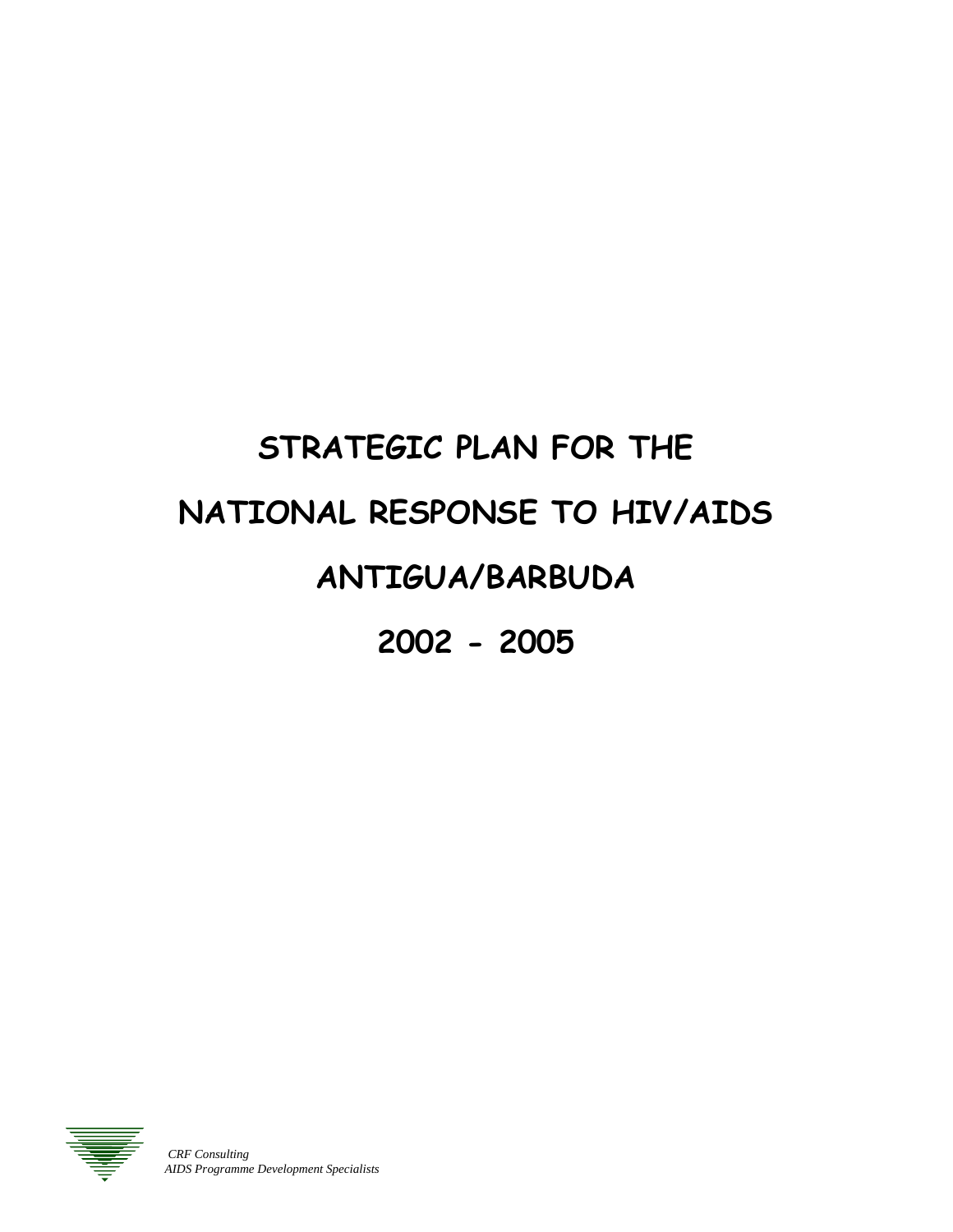**The Situation and Response Analysis and the National Consultation and Strategic Planning Exercise were undertaken on behalf of the government of Antigua and Barbuda by CRF Consulting in collaboration with the Ministry of Health, Antigua and Barbuda and the Caribbean Epidemiology Centre (CAREC).** 

**The team included:** 

| <b>Claudette Francis</b> | Principal Consultant and Consultant Psychologist (AIDS Programme |  |  |
|--------------------------|------------------------------------------------------------------|--|--|
|                          | Development Specialist), CRF consulting                          |  |  |
| Roger McLean             | Health Economist, University of the West Indies.                 |  |  |
| Nicola Taylor            | Programme Management Adviser, CAREC                              |  |  |
| <b>Felicity Aymer</b>    | National AIDS Programme Co-ordinator, Antigua and Barbuda.       |  |  |

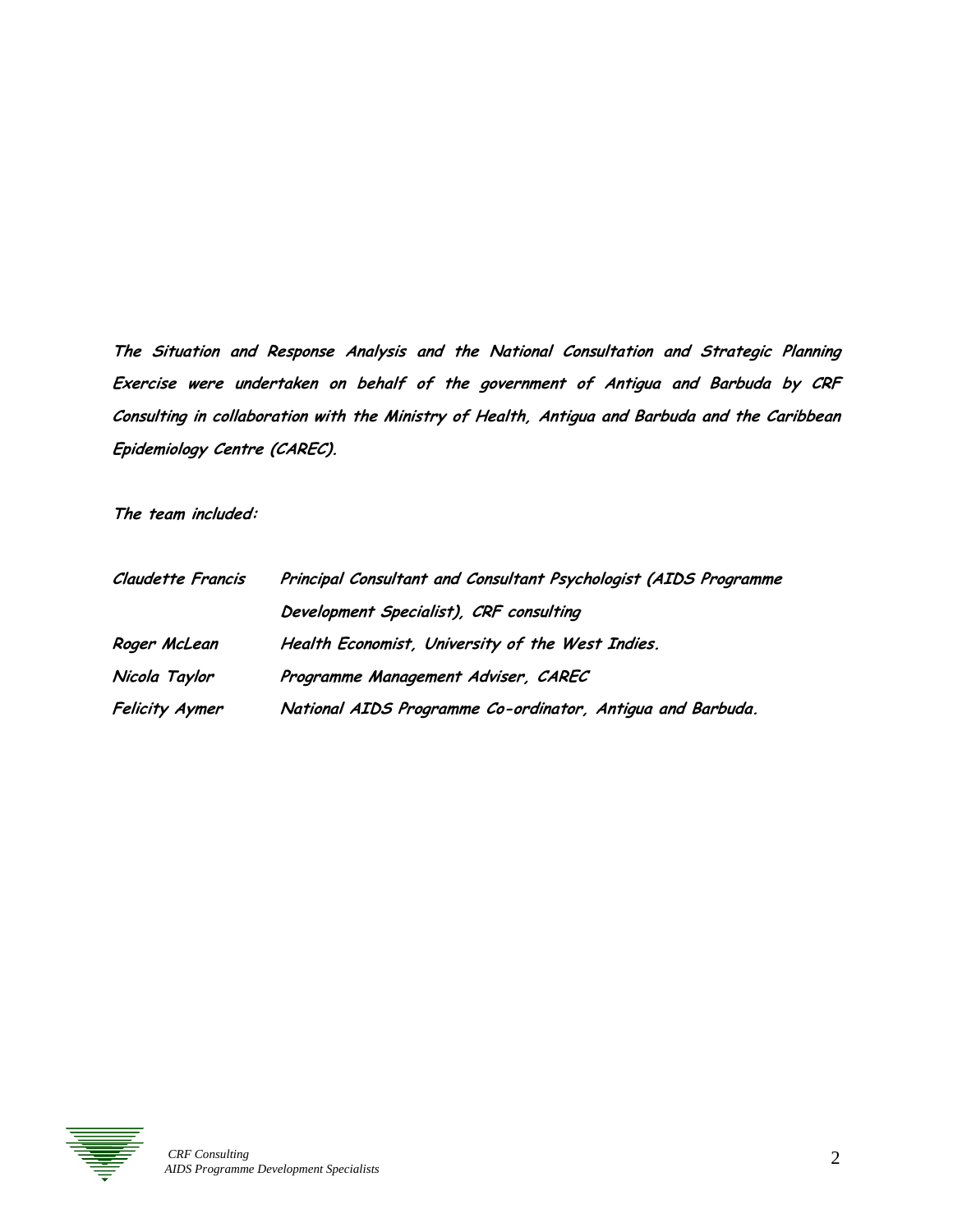# **TABLE OF CONTENTS**

|                | Mitigating the impact of HIV/AIDS on vulnerable populations 9 |  |
|----------------|---------------------------------------------------------------|--|
|                |                                                               |  |
|                |                                                               |  |
|                |                                                               |  |
|                |                                                               |  |
| SWOT Analysis. |                                                               |  |
|                | Internal and External Review -- National AIDS Programme 12    |  |
|                |                                                               |  |
|                |                                                               |  |
|                |                                                               |  |
| Strategy 2:    |                                                               |  |
| Strategy 3:    |                                                               |  |
| Strategy 4:    |                                                               |  |
| Strategy 5:    |                                                               |  |
| Strategy 6:    | Resource Mobilization and Programme Management 25             |  |
|                |                                                               |  |

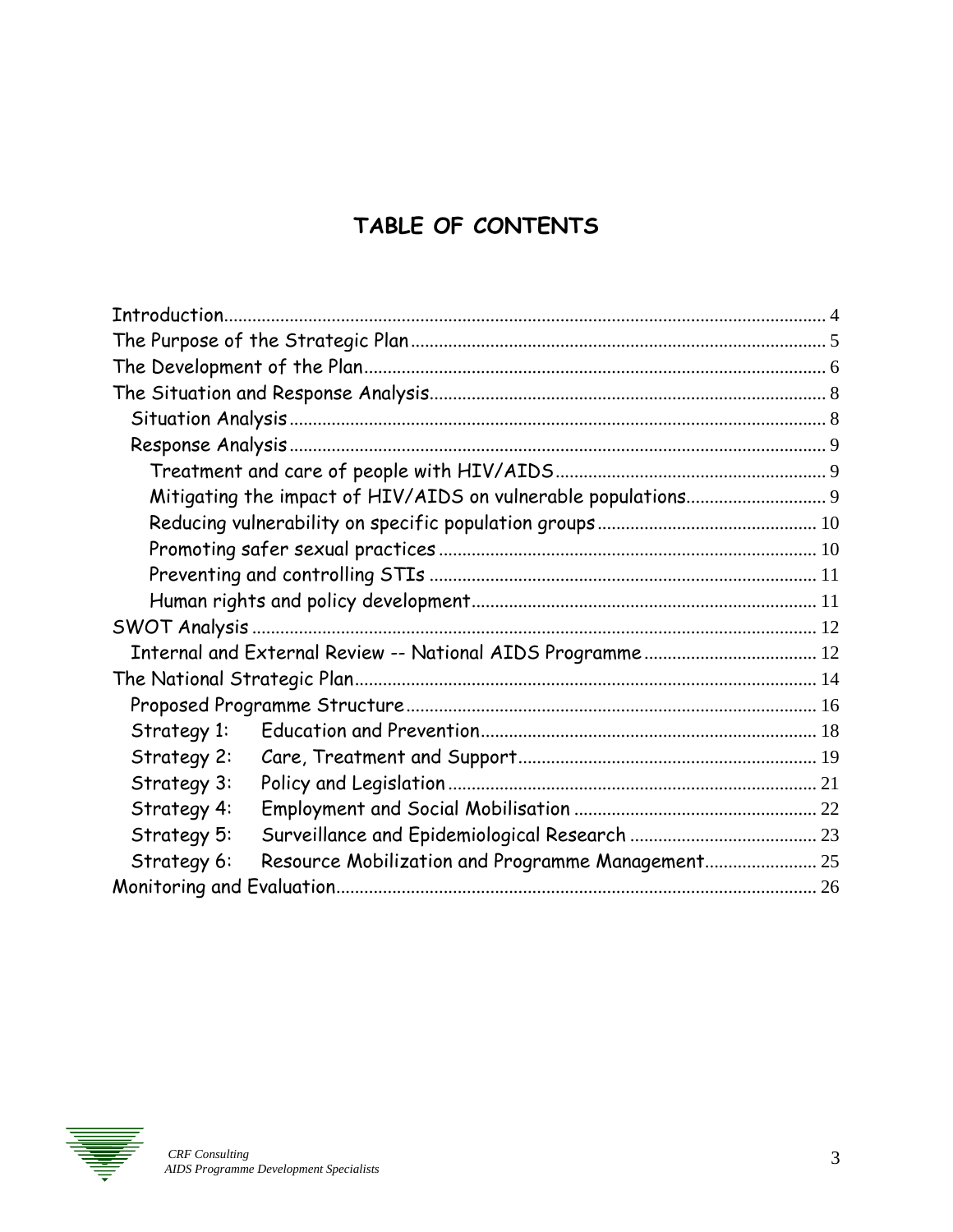## **Introduction**

Worldwide, the total number of persons with HIV/AIDS is quoted by UNAIDS at 36.1 million, 34.7 million are adults, 16.4 million women and 1.4 million are children. Total AIDS deaths have reached 21.8 million, 17.5 million were adults, 9.0 million women and 4.3 million were children. In the year 2000 only, there were 5.3 million new infections and 3.0 million persons died.

The region hardest hit by the epidemic has been sub-Saharan Africa with life expectancy for many countries in this region dramatically reduced (see figure 1). Notably, the second hardest hit region is the Caribbean.

HIV/AIDS as a major problem in the Caribbean began in the early nineteen eighties. The Caribbean Epidemiology Centre projects some 500,000 persons living with the disease in the wider Caribbean, including Haiti, Dominican Republic and Cuba. Of this, the twenty-one English-speaking countries, which make up CAREC member countries, contribute 147,000 of these cases. The English speaking Caribbean figures 17,719 AIDS cases and 8317 deaths.

The percentage distribution of the cumulative total of reported AIDS cases by exposure places the heterosexual transmission as the major mode of transmission (see figure 2). The epidemic is therefore largely heterosexual, having had its onset primarily in the homosexual population.

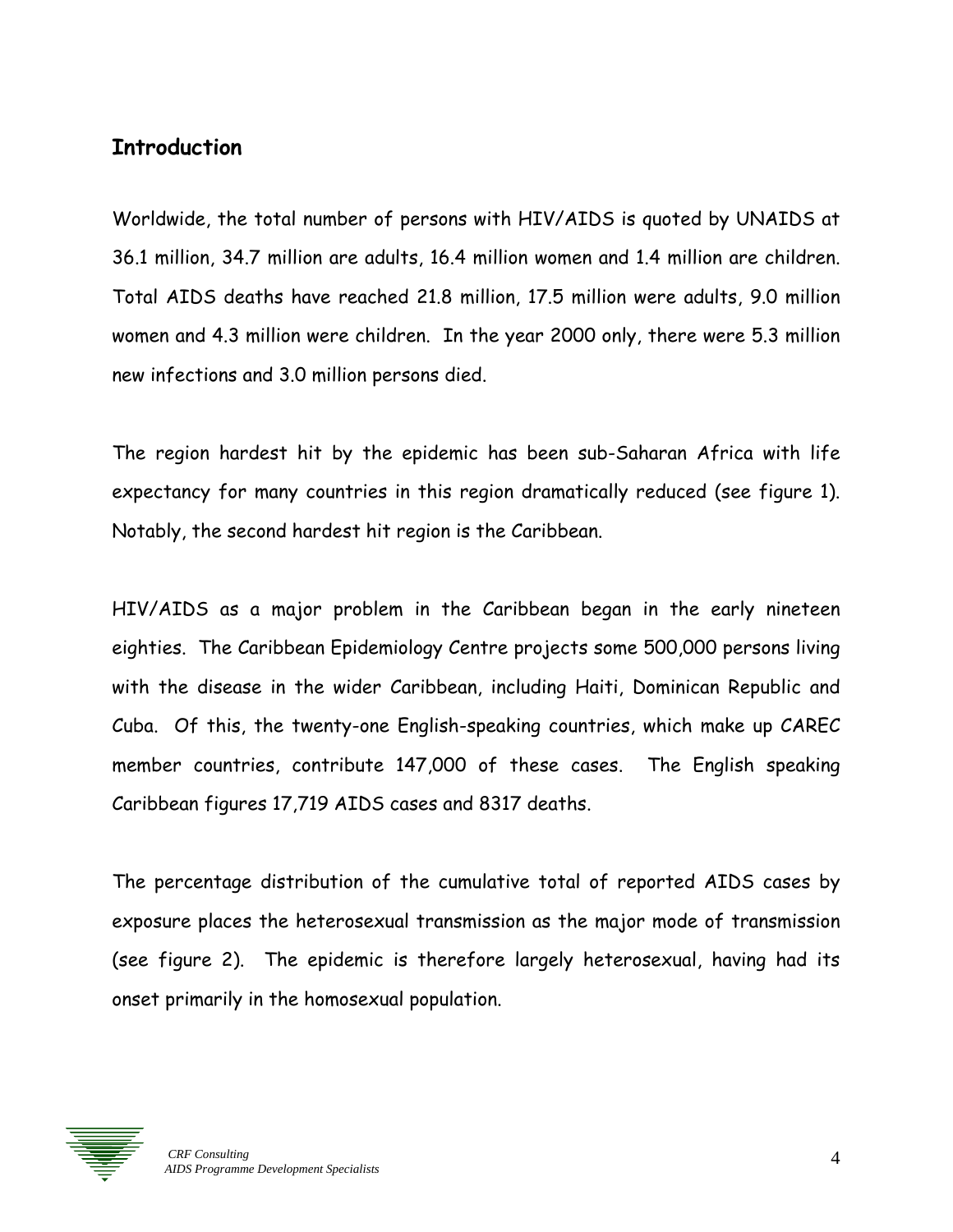In response to the situation, many of the Caribbean countries established national AIDS programmes in the early nineties to address the epidemic and with support from CAREC/PAHO/WHO and UNAIDS, countries have been able to increase knowledge and awareness of HIV/AIDS among all levels of the national population. The challenge is to have this heightened knowledge and awareness serve as an impetus for sustained behaviour change among all sectors and stakeholders in the national community.

## **The Purpose of the Strategic Plan**

The purpose of the plan is to guide the country's response to the ever- increasing HIV/AIDS epidemic. It recognises that: (a) prior efforts of the response have been health sector based; (b) acknowledges that the solutions for reducing the spread of the disease and reducing its impact on the national community are wider than health. Thus all sectors -- governmental, private and business and [the] NGO are challenged to participate in a scaled up response which is based on relevant scientific, behavioural and epidemiological research.

The plan anticipates that all stakeholders will use this document as a basis to develop their own strategic and operational plans so that actions might work in tandem and thus achieve greater efficacy.

The participants in the consultation were broad based in their thinking. They recognised that economic factors related to sex tourism can keep the HIV/AIDS numbers moving upwards and so proposed in their recommendations interventions

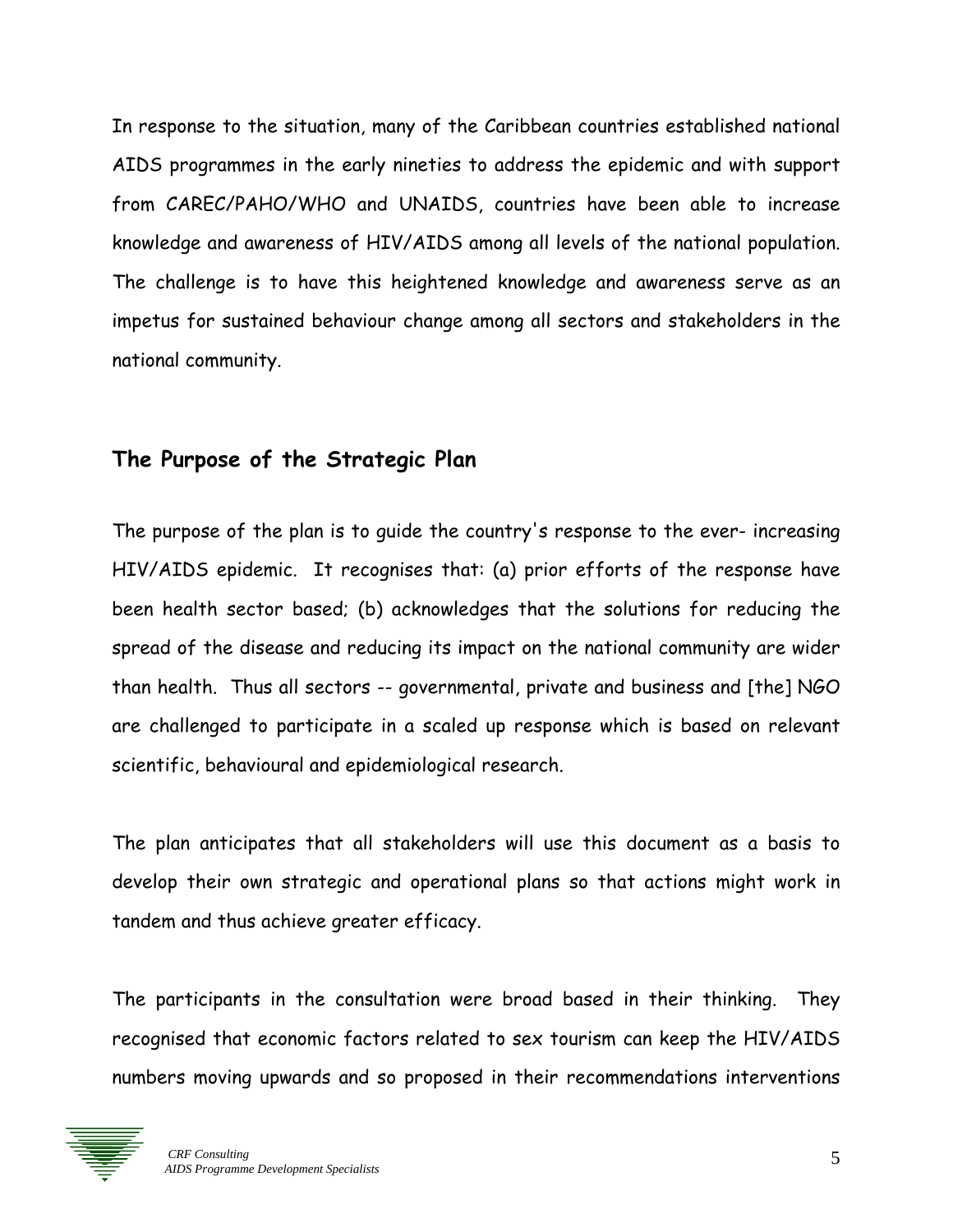which are likely to have a sustainable impact on the prevalence and incidence of HIV/AIDS.

## **The Development of the Plan**

The following factors informed the development of the plan:

- 1. The continued, steep increase in AIDS cases in the Caribbean including Antigua and Barbuda.
- 2. The completion of the second medium term plans for HIV/AIDS in Caribbean territories.
- 3. The mandate from Caribbean heads of government to treat with HIV/AIDS as a; health priority and to develop national strategic plans.
- 4. The increasing availability in the Caribbean of international resources to support national responses to HIV/AIDS.

The plan followed the implementation of a Situation and Response Analysis in mid-2001 followed by a national consultation on HIV/AIDS in October 2001. These two exercises reached constituents way outside of health, including various departments and agencies in government, business, church, youth and several areas of civil society.

The national consultation was opened by a presentation of the findings of the Situation and Response Analysis, addressed by the Prime Minister of Antigua and Barbuda, and included members of the legislative council. The opening of the

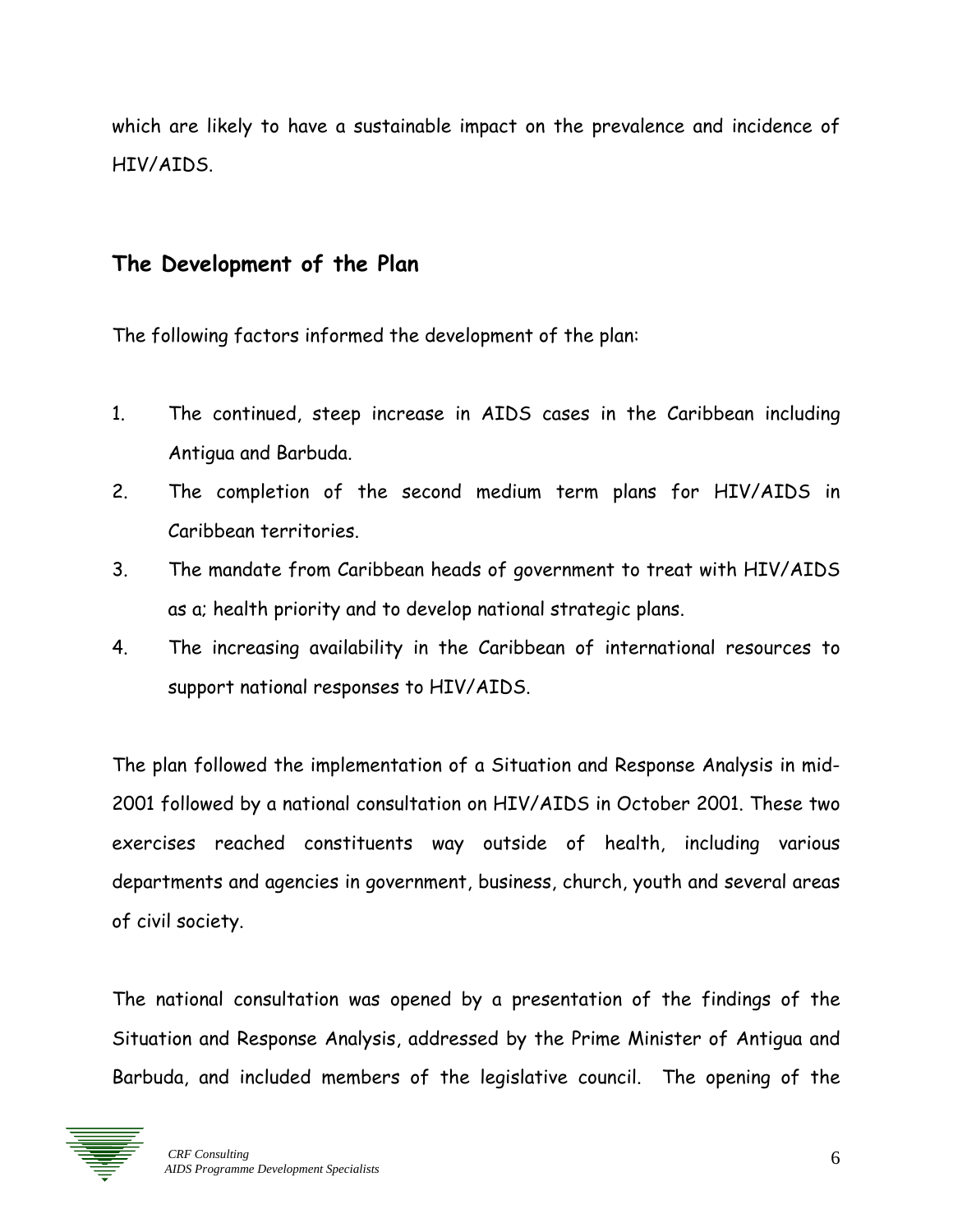consultation was broadcast live on national radio. A participant/invitees list is at Appendix 1.

Given the reach of the Situation and Response analysis, as well as the level of participation in the national consultation, it is anticipated that the content of the plan will achieve wide acceptance from the various sectors of the community. It is also anticipated that each sector will assent to participation in its implementation.

During the consultation, participants

- i) reviewed the Situation and Response Analysis;
- ii) analysed the potential economic impact of the epidemic;
- iii) discussed the epidemiological situation of the epidemic;
- iv) identified the psychosocial and behaviour change issues;
- v) explored the impact of infection on people living with HIV/AIDS.

Working in small groups, participants engaged in a SWOT analysis and based on the presentation, identified priority areas for intervention. (Workshop proceedings can be found at Appendix 2).

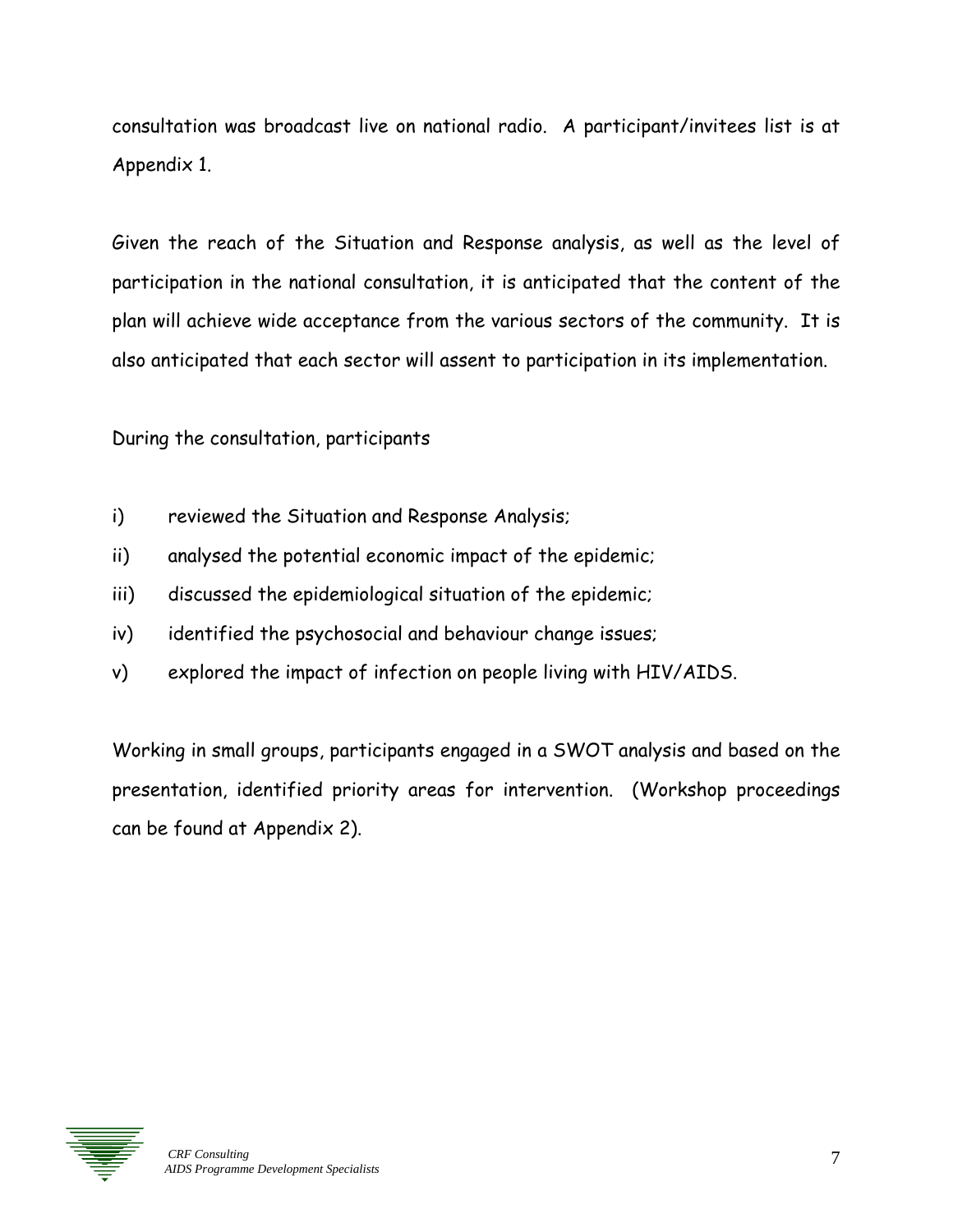## **The Situation and Response Analysis**

### **Situation Analysis**

The immediate determinants of the epidemic in Antigua and Barbuda include multiple sexual partners, commercial sex work/sex tourism, and inconsistent condom use.

Some of the underlying psychosocial and economic factors that are influencing the course of the epidemic include:

- Increasing expatriate population with differing value systems (migrant labour).
- Mobility among native Antiguans.
- Deep interest in high-end commodities which stretch earning power.
- Monoscopic economy rooted in tourism.
- Poor sexual relations between genders (preference is for specific sexual acts)
- Increasing underground homosexual population.
- Increasing drug use and trafficking.
- Large Rastafarian community (male) supporting the tourism economy (rent a dread).

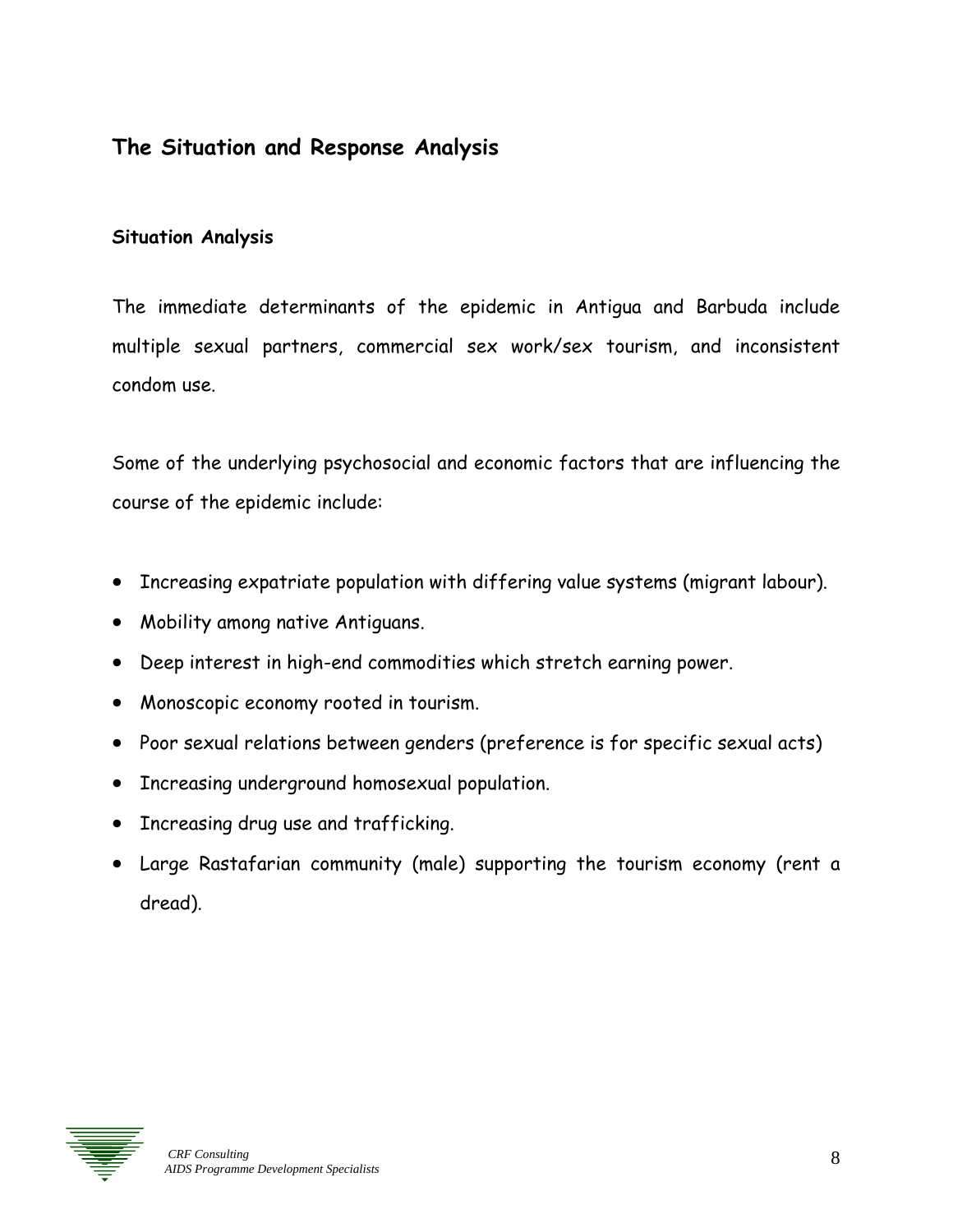#### **Response Analysis**

#### **Treatment and care of people with HIV/AIDS**

Antigua and Barbuda stands out as a Caribbean territory which has a regionally recognised physician who treats STI and HIV/ The PWA population has indicated that this individual has single-handedly supported a number of them with medication to treat opportunistic infections as well as anti retroviral therapy. Some admit to contributing to their own costs, others have been given medicines free of charge. At the same time, at least one other physician has voiced an interest in treating PWAs.

Antigua and Barbuda has started a pilot programme for the reduction of transmission of HIV/AIDS from mother to child. These three physicians may well form the nucleus of an organised/coordinated clinical management programme.

The PWA community has formed a national network albeit very small. This group needs to be nurtured and strengthened to work with this nucleus of physicians to begin to reduce the impact of HIV disease on the seropositive population.

#### **Mitigating the impact of HIV/AIDS on vulnerable populations**

PWAs in Antigua and Barbuda remain reluctant to disclose their status. Stigmatisation is high and public attitudes to PWAs have shown little change over the years. PWAs report support from the secretariat and relatives. Still, with

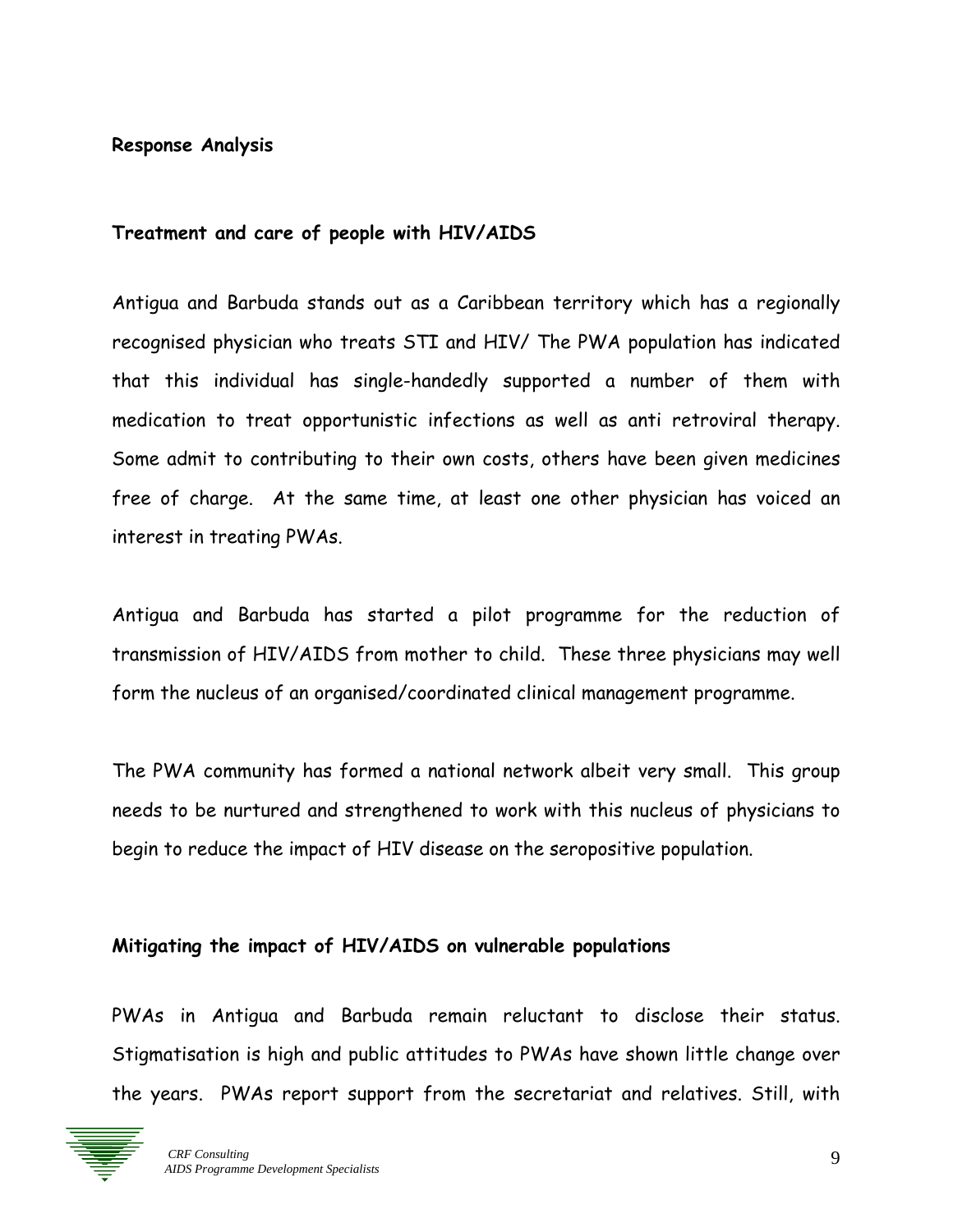these optimistic signs, there has been no revision of legislation to address HIV/AIDS nor is there a national policy on HIV/AIDS which has been approved and adopted. AIDS in the workplace programmes are basically non-existent but some large workplaces have had AIDS prevention lectures for their staff.

#### **Reducing vulnerability on specific population groups**

The majority of interventions have been targeted to the general population and youth in school. Few specific, vulnerable groups have been identified far less targeted for special intervention. The complete Situation and Response Analysis can be found at Appendix 3. One group that has always had intervention was the commercial sex workers at the Brothels. There is clearly a need to evaluate these interventions based on the Situation and Response Analysis. Vulnerable groups have been identified as commercial sex workers (brothels), males on the beach, men 15 - 35 years, youth in school and migrant populations.

#### **Promoting safer sexual practices**

Antigua is the hub of the Eastern Caribbean. The Caribbean family Planning Affiliation is sited there. Condom promotion in the private sector originates in this twin island state. Panther and Rough Rider condoms are preferred in the Eastern Caribbean. The environment will allow strong promotion of safer sexual practices even though the Christian church continues to be vocal about their reservation on this approach. Antigua was the site of early nineties attempts at social marketing condoms; that early success can be achieved and sustained again.

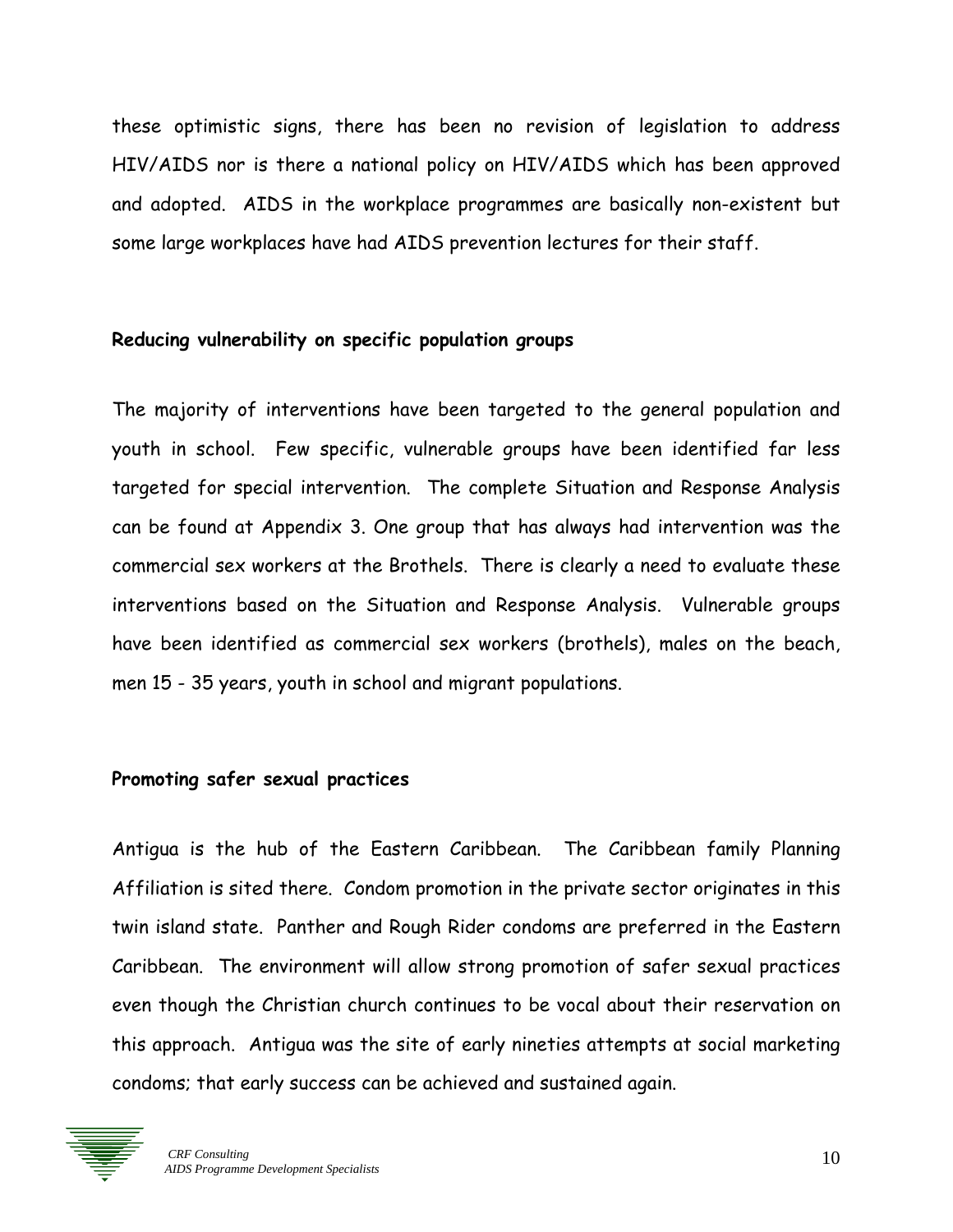#### **Preventing and controlling STIs**

While there is the renowned physician already engaged in STI treatment, one person is not enough. Effort must be made to include treatment of STI at health centres and clinics. As well as to increase the capacity among private sector doctors to improve clinical management and to break the transmission chain. Public/Private sector physicians need to be trained to counsel clients for STI/HVI/AIDS prevention.

#### **Human rights and policy development**

There are several laws on the books which may have implications for HIV/AIDS prevention and control. The law on discrimination needs to be reviewed to address HIV/AIDS. Notwithstanding law review, policy development is also needed to address the national response, the reporting of STI/HIV/AIDS, access to treatment, the rights of the child, patients' rights and AIDS in the workplace.

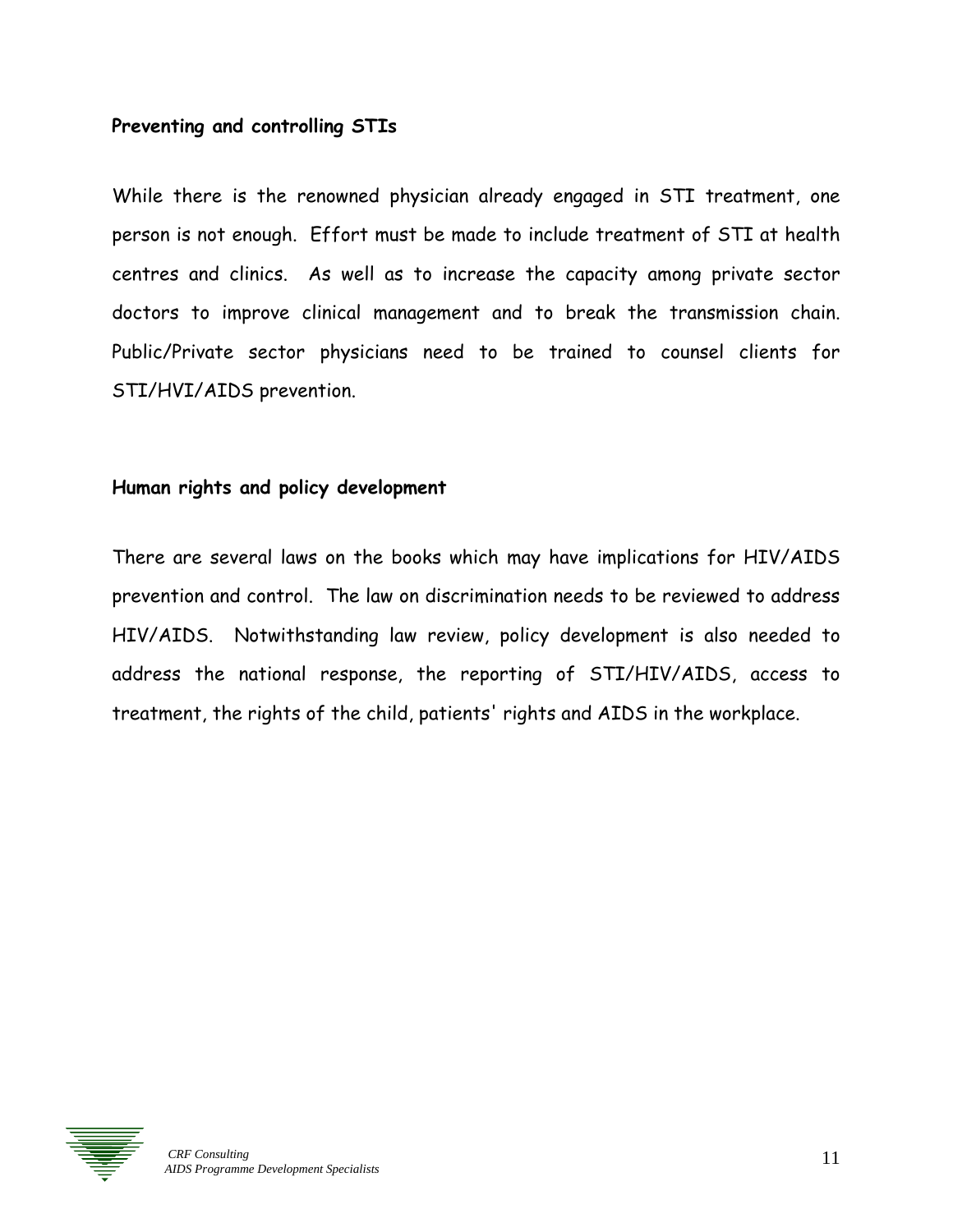# **SWOT Analysis**

Consultation participants identified the following internal and external factors as strengths, weaknesses, opportunities and threats. These factors will provide insight into what will influence or hinder the success of the strategic plan.

| <b>STRENGTHS</b>                                                | <b>WEAKNESSES</b>                                                      |
|-----------------------------------------------------------------|------------------------------------------------------------------------|
| Support from international<br>and                               | National AIDS Committee is not                                         |
| technical agencies.                                             | functioning.                                                           |
| PWA support group (small)                                       | Structure and staffing for the                                         |
|                                                                 | cannot adequately<br>secretariat                                       |
|                                                                 | address expanded response.                                             |
| A recognised in-country capacity for                            | The programme is not sufficiently                                      |
| treatment of HIV/AIDS (Dr.   informed by the surveillance data. |                                                                        |
| Ramsey).                                                        |                                                                        |
|                                                                 | High knowledge and awareness of   Lack of a supportive environment for |
| HIV/AIDS<br>among the general                                   | PWAs.                                                                  |
| population.                                                     |                                                                        |
| Strong supportive media -- especially                           | Insufficient leadership on the issue                                   |
| radio.                                                          | of HIV/AIDS.                                                           |
| <b>Existing AIDS Secretariat</b>                                | Little known national policy<br>on<br>HIV/AIDS.                        |
| Medical insurance scheme.                                       | Closure of the adolescent health                                       |
|                                                                 | Centre programme.                                                      |
| High levels of promotion of condoms.                            | Lack of role models in the major                                       |
|                                                                 | institutions in<br>the country e.g.                                    |
|                                                                 | church, parliament or community.                                       |
| A number of regional sport heroes                               |                                                                        |
| still<br>living<br>and<br>born<br>in                            |                                                                        |
| Antigua/Barbuda.                                                |                                                                        |
| <b>Strong Prime Minister</b>                                    |                                                                        |
| There are no cases of HIV/AIDS in                               |                                                                        |
| Barbuda                                                         |                                                                        |

**Internal and External Review -- National AIDS Programme** 

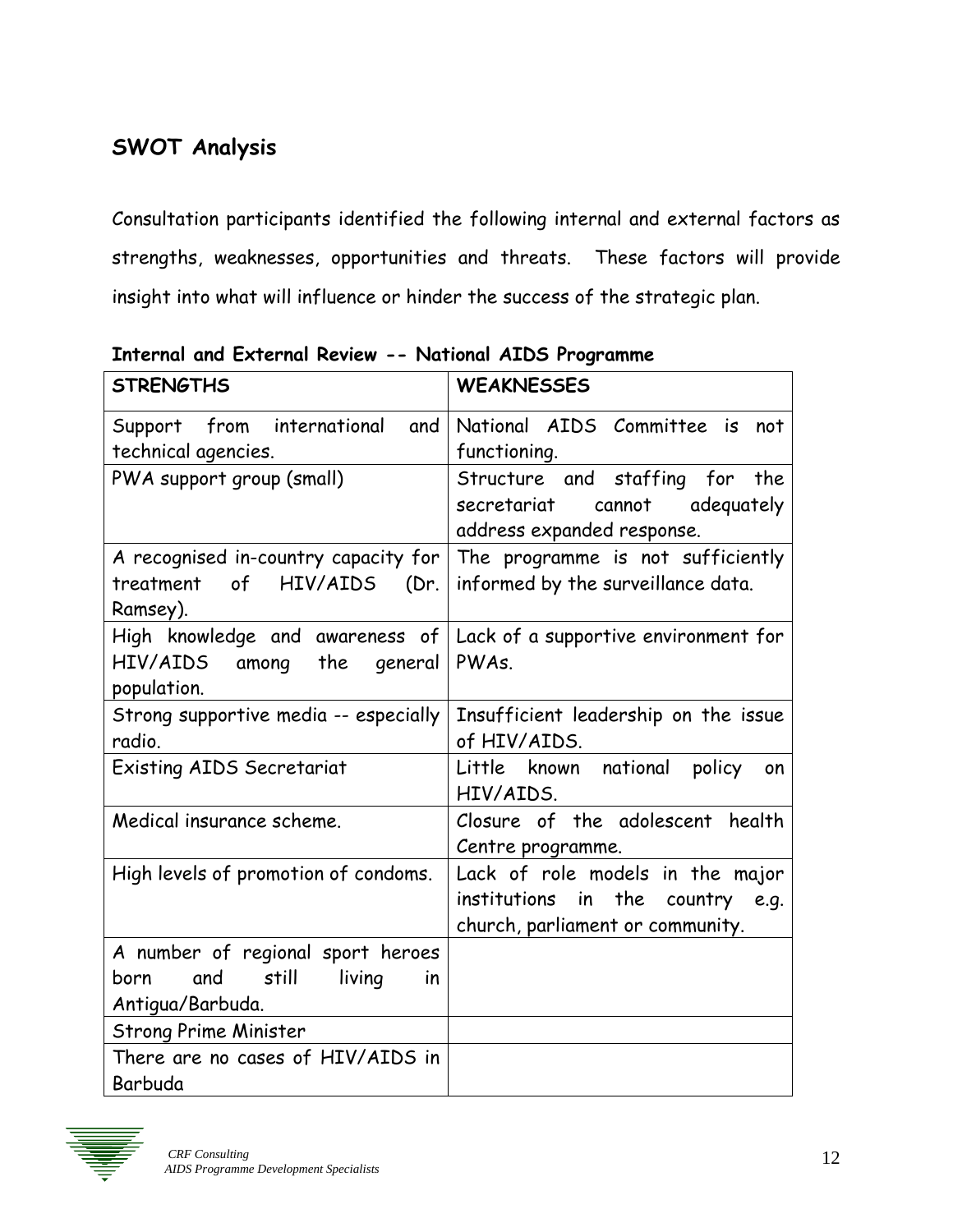| <b>OPPORTUNITIES</b>                   | <b>THREATS</b>                        |
|----------------------------------------|---------------------------------------|
| It is a small country - easy to reach. | Partisan<br>politics/political        |
|                                        | polarisation.                         |
| Media growth, and an interest and      | Lack of human and<br>financial        |
| commitment to HIV/AIDS.                | resources.                            |
| Female empowerment.                    | Gender inequity.                      |
| Increasing interest in and knowledge   | Small size of the country.            |
| and through information<br>of          |                                       |
| technology.                            |                                       |
| Growing public forum on social issues. | Continually changing<br>morals<br>and |
|                                        | values                                |
| Economic divestments through           | Lack of support from religion on      |
| agriculture (pineapples), job creation | certain aspects of the programme --   |
| to counter unemployment and sex        | condom use.                           |
| trade.                                 |                                       |
| Thriving music/calypso industry        | Lack of confidentiality.              |
| Social mobilisation                    | A thriving sex trade.                 |
| Keen interest in sport and culture     | Rising social problems including      |
| among the youth.                       | crime, substance abuse and domestic   |
|                                        | violence.                             |
| Review and implement legislation       | A downturn in the economy.            |
| Stated commitment of the Prime         |                                       |
| Minister at the Consultation.          |                                       |

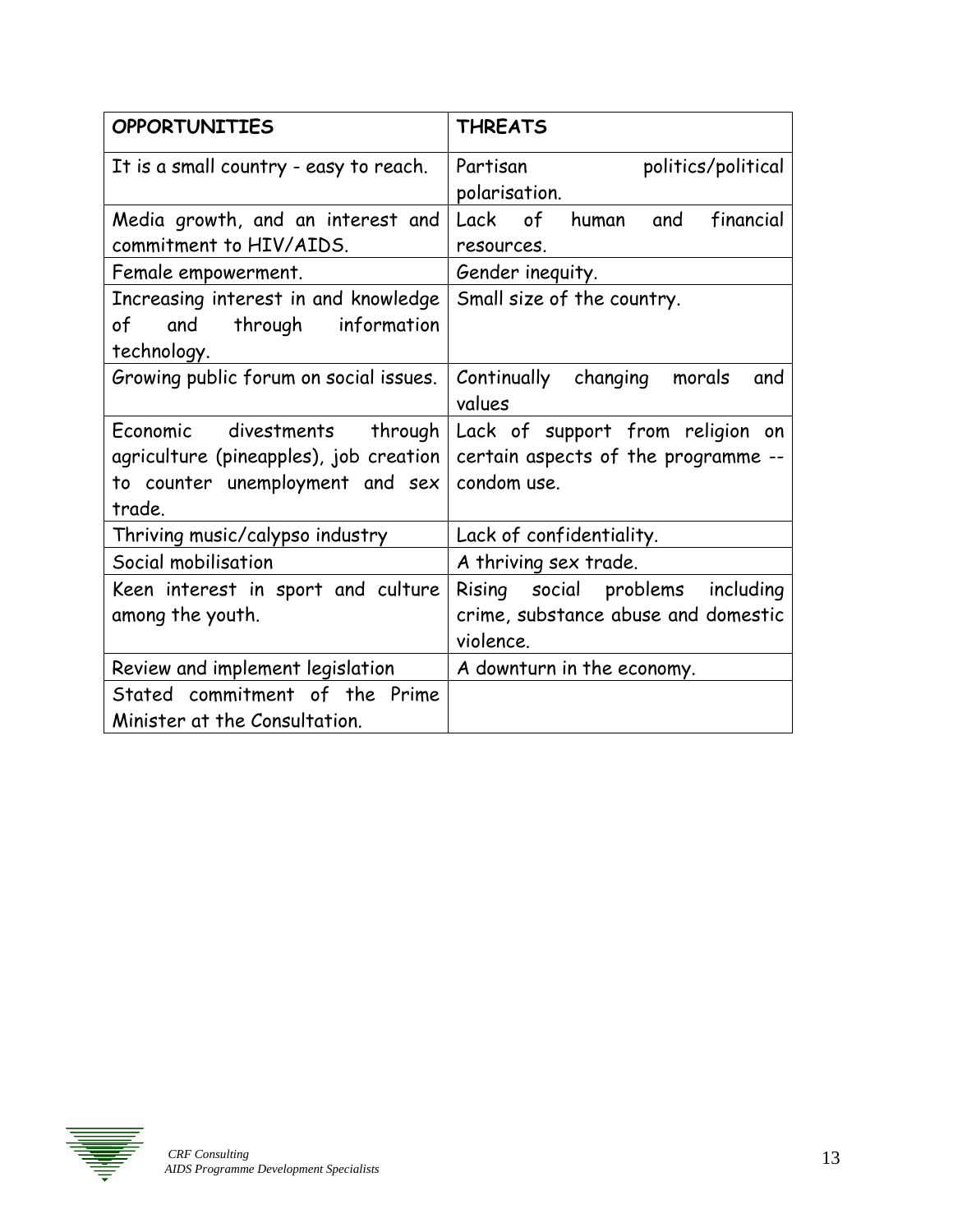## **The National Strategic Plan**

Recognising that HIV/AIDS is more than a health problem, the following structures are proposed to manage a scaled up expanded national response to HIV/AIDS in Antigua and Barbuda.

#### **Inter-Ministerial Committee**

It is envisaged that the government will establish a standing inter-ministerial committee on HIV/AIDS. This committee will report to the Cabinet on the implementation of the national response. It will comprise ministers with responsibilities for health, education, labour, tourism, youth and gender, social services and legal affairs.

A cabinet appointed National AIDS Advisory Commission (NAAC) would monitor the implementation of the strategic plan and advise the inter-ministerial committee on HIV/AIDS. Membership to this committee will bring together government, private sector and civil society interests. It will comprise senior technical officers in the ministries of health, education, labour, tourism, youth, gender, social services and legal affairs with authority to address the inclusion of HIV/AIDS issues in their Ministries' activities as outlined in the strategic plan. Other members will include executive member representation of the business, hotel and tourism and media associations as well as the Council of Churches.

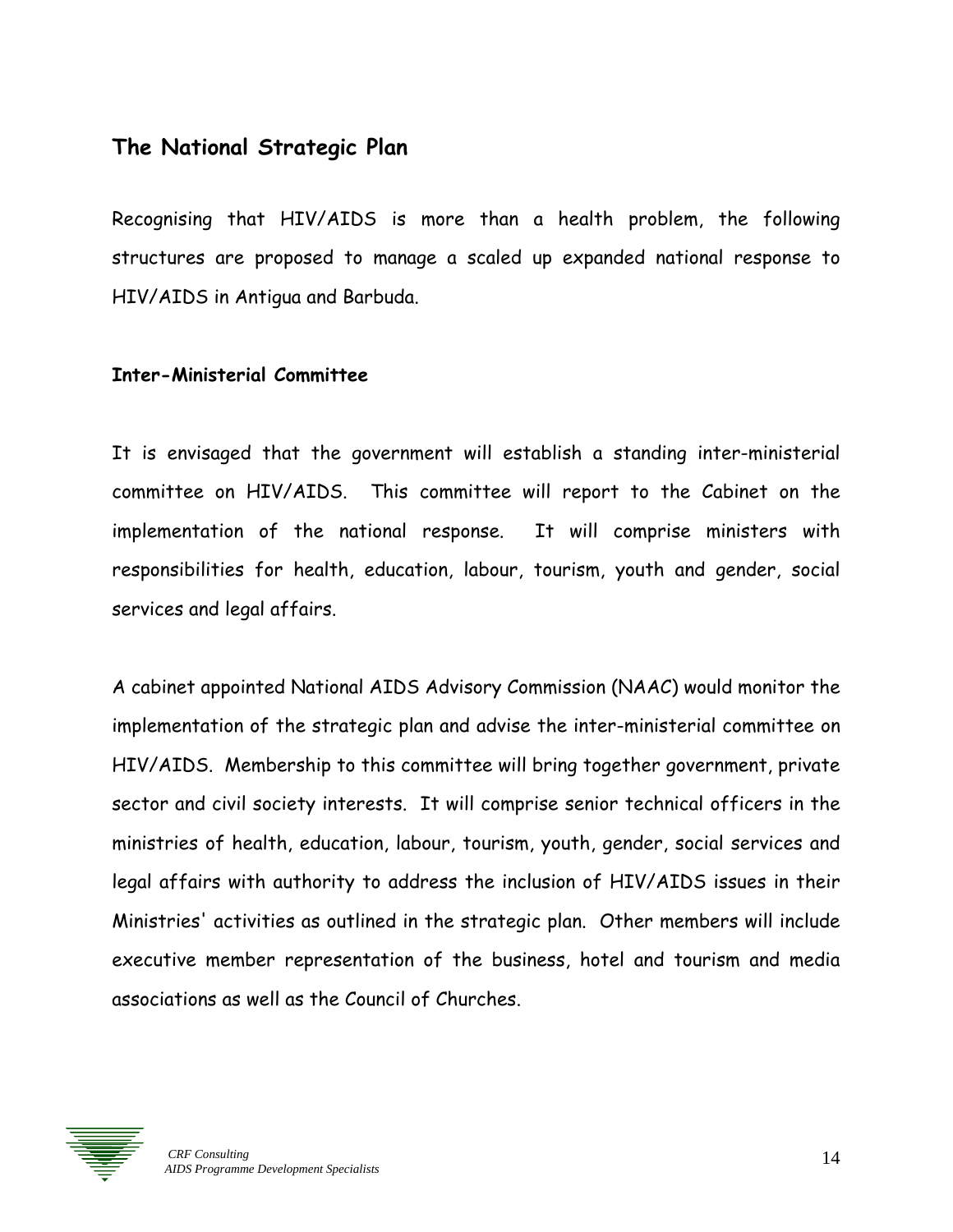These representatives of the business and civil society will be expected to carry a high level of influence among their community so as to enlist their sectors in including HIV/AIDS in their activities as articulated in the national plan. The position that heads the commission (commissioner) will have the same rank as the permanent secretary in a government ministry. The commissioner will also have the authority to speak to the entire country on matters related to the implementation of the national response to HIV/AIDS.

The national expanded response will be implemented multi-sectorally with technical support from the AIDS Technical Working Group (ATWG) which will be led by the Director of the National AIDS Response. The ATWG will include the national epidemiologist, information, education and communication (IEC) co-ordinator, PWA community liaison, director of the public health laboratory, clinical management adviser, and senior social worker with administrative support from the AIDS programme administrator and the existing administrative staff of the AIDS secretariat.

The proposed new structure can be seen at figure 3.

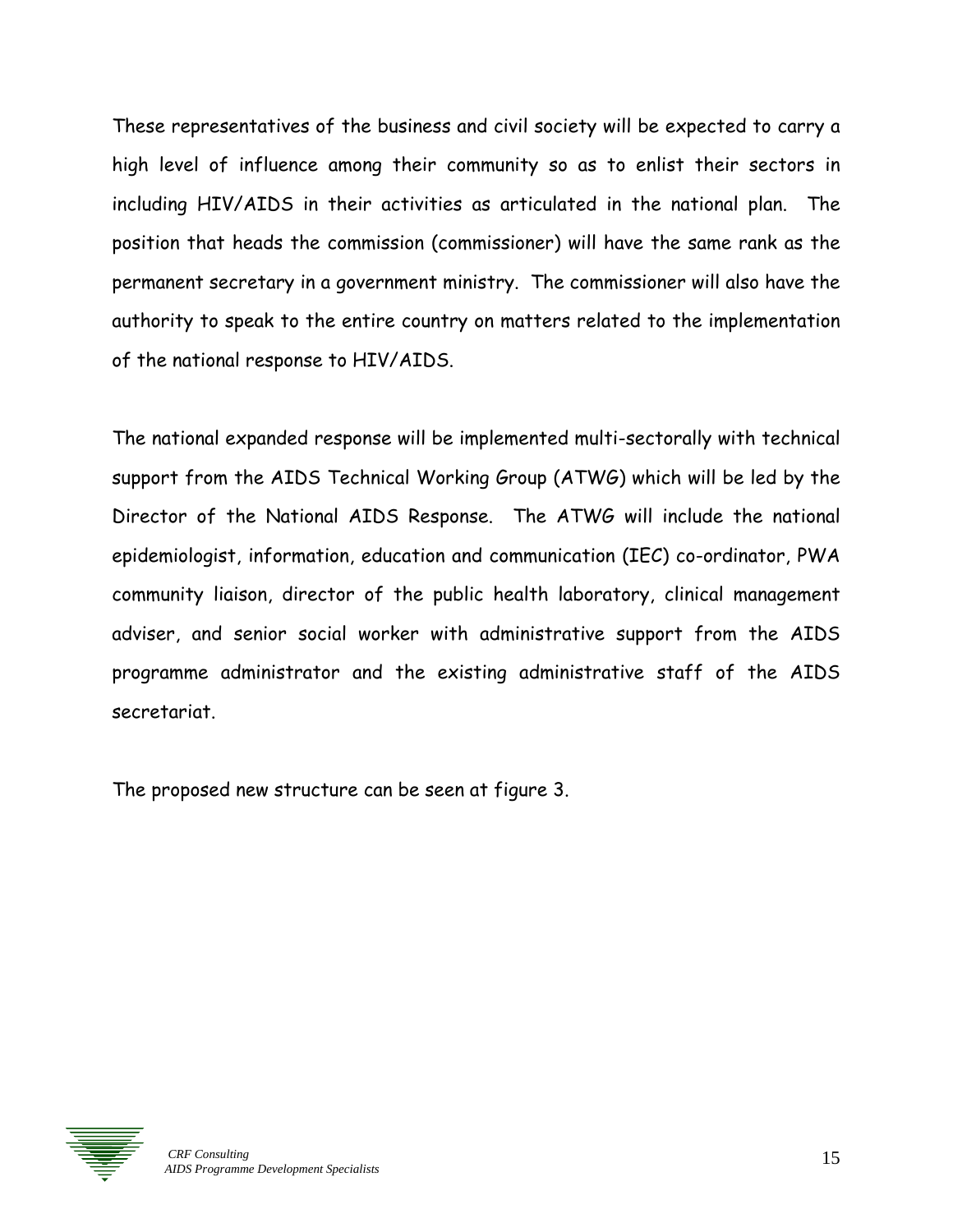

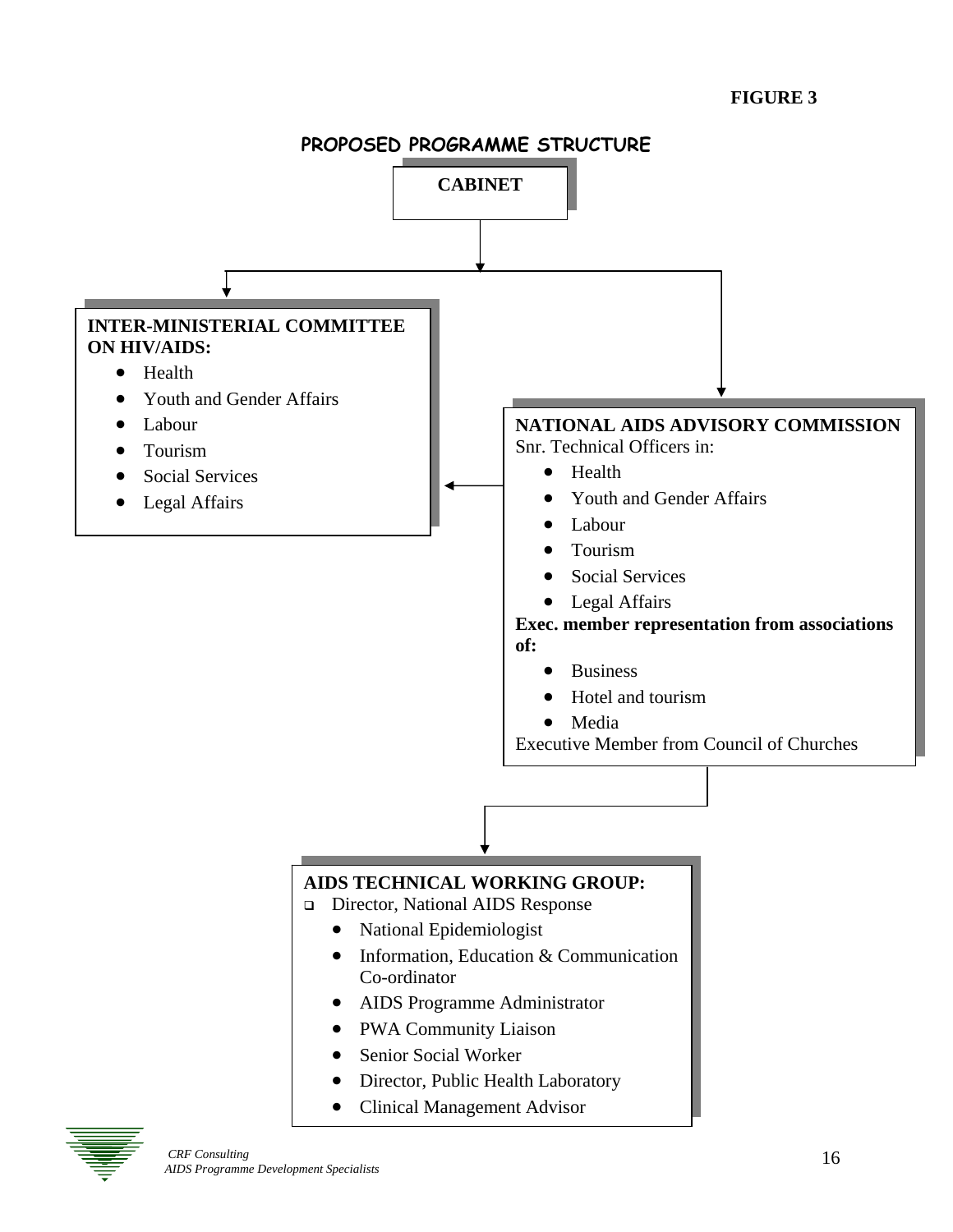The primary goal of the strategic plan is to significantly reduce the incidence and impact of HIV/AIDS.

The following general strategies will be emphasised:

- Increased opportunity for and acceptance of voluntary counselling and testing.
- Care, treatment and support of those already affected to reduce stigma and discrimination and to improve quality of life.
- Effective, culturally-sensitive information, education and communication using indigenous art forms, local role models and heroes and state of the art information technology.
- Improved surveillance and epidemiological research to ensure accurate tracking of disease incidence and prevalence and measurement of the impact of targeted interventions.
- Social mobilisation to impact on gender imbalances (especially in the case of women) and to encourage value of all forms of work in the society.
- Inclusion of persons living with HIV/AIDS in the planning and implementation of the national HIV/AIDS response.

The strategic plan is structured according to the following five priority areas:

- Education and Prevention
- Care, treatment and support
- Policy/legislation
- Employment and social mobilisation
- Surveillance and epidemiological research
- Resource mobilisation and Program Management

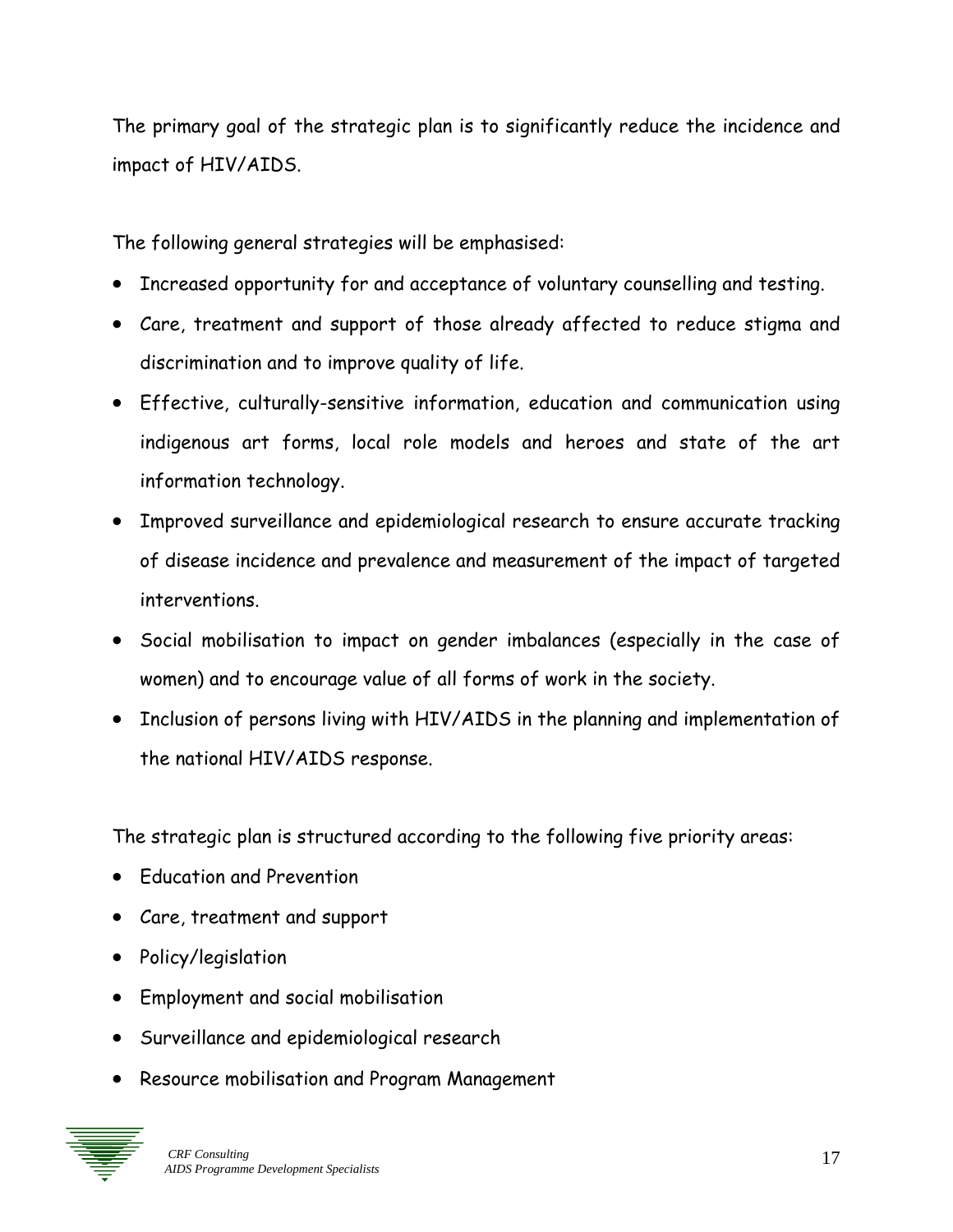## **BROAD STRATEGIC AREA 1: EDUCATION AND PREVENTION**

| STRATEGIC ACTIVITIES                                                                                                            | <b>INDICATORS</b>                                                                                                                | <b>LEAD AGENCY</b>                            | <b>STRATEGIC</b>                       |
|---------------------------------------------------------------------------------------------------------------------------------|----------------------------------------------------------------------------------------------------------------------------------|-----------------------------------------------|----------------------------------------|
|                                                                                                                                 |                                                                                                                                  |                                               | PARTNER/SECTOR                         |
| Develop and implement a national<br>1.1<br>IEC programme targeting the general<br>population and at-risk populations.           | 1.1.1<br>IEC programme implemented<br>consistently in Antigua and Barbuda<br>by end 2002.                                        | National AIDS<br>Advisory Committee<br>(NAAC) | All sectors represented on<br>the NAAC |
| 1.2<br>Promote safer sexual practices.                                                                                          | 30% increase in the number<br>1.2.1<br>of persons reporting consistent<br>condom use.                                            | <b>NAAC</b>                                   | <b>NAAC</b>                            |
| 1,3<br>Implement the CARICOM<br>approved Health and Family Life<br>Education (HFLE) programme in all<br>schools in the country. | HFLE programme implemented<br>1.3.1<br>in all schools by September 2003.                                                         | Ministry of Education                         | AIDS Technical Working<br>Group (ATWG) |
| 1.4<br>Ensure the infusion of<br>HIV/AIDS education in all subject areas<br>at school for which it is appropriate.              | HIV/AIDS addressed in at<br>1.4.1<br>least 3 subject areas in secondary<br>school system by end March 2003.                      | Ministry of Education                         | <b>NAAC</b><br><b>ATWG</b>             |
| 1.5<br>Encourage HIV/AIDS and<br>lifestyle education in the workplace.                                                          | At least 3 new major<br>1.5.1<br>businesses in Antigua and Barbuda<br>implementing AIDS in the workplace<br>programmes annually. | <b>NAAC</b>                                   | <b>ATWB</b>                            |

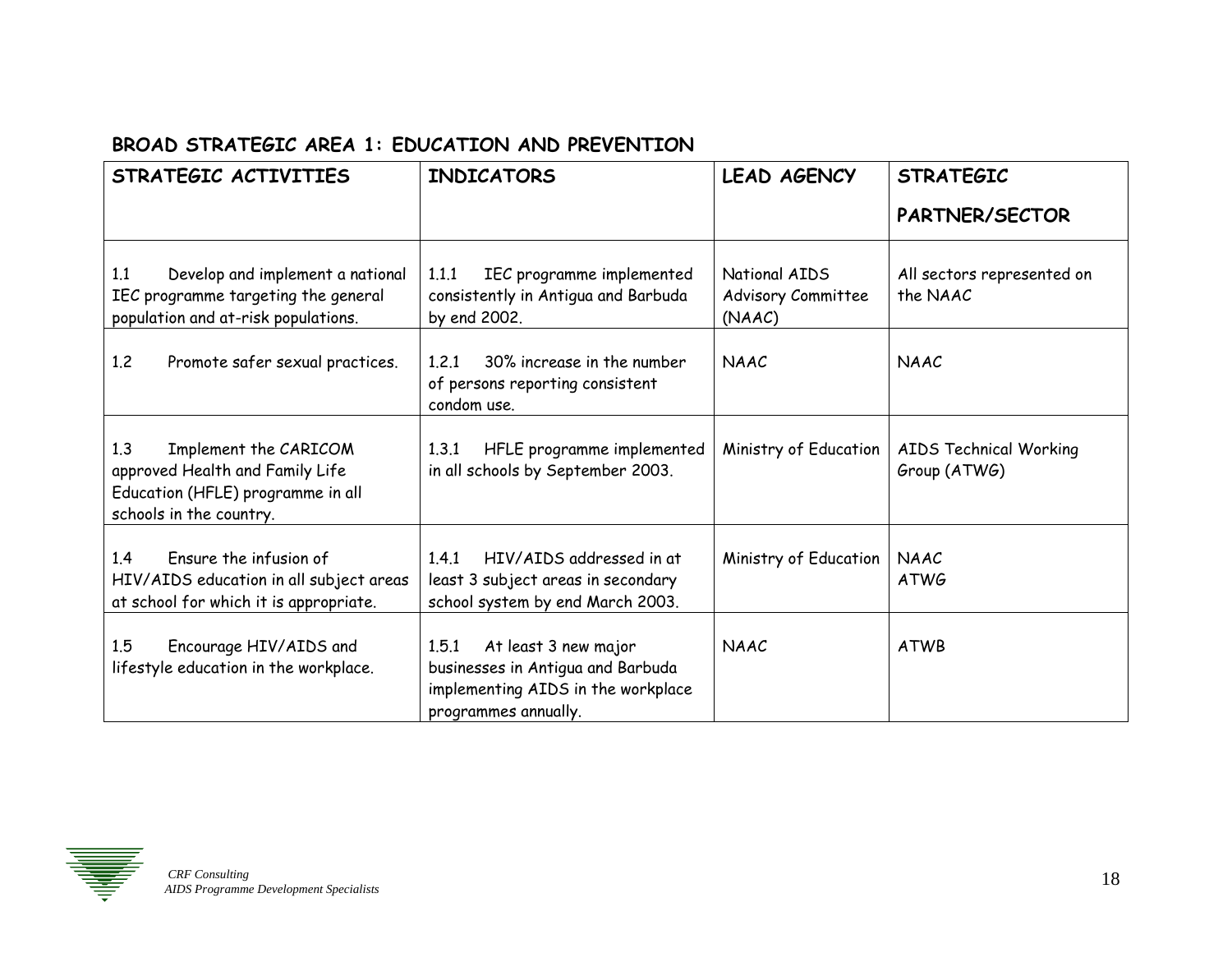# **BROAD STRATEGIC AREA 2: CARE, TREATMENT AND SUPPORT**

| STRATEGIC ACTIVITIES                                                                                   | <b>INDICATORS</b>                                                                                                              | <b>LEAD AGENCY</b> | <b>STRATEGIC</b>                                                 |
|--------------------------------------------------------------------------------------------------------|--------------------------------------------------------------------------------------------------------------------------------|--------------------|------------------------------------------------------------------|
|                                                                                                        |                                                                                                                                |                    | PARTNER/SECTOR                                                   |
| 2.1<br>Promote positive behaviour for<br>sexual and reproductive health.                               | 100% coverage and compliance<br>2.1.1<br>with the MTCT programme by end<br>2002.                                               | Ministry of Health | <b>ATWG</b><br><b>Medical Association</b>                        |
| Strengthen the health care<br>2.2<br>system to cope with HIV/AIDS.                                     | At least 6 workshops on<br>2.2.1<br>HIV/AIDS completed for health care<br>personnel by September 2003.                         | Ministry of Health | NAAC/ATWG                                                        |
| 2.3<br>Promote safer sexual practices.                                                                 | 20% increase in the number<br>2.3.1<br>of persons reporting consistent<br>condom use by July 2003.                             | Ministry of Health | NAAC representative orgs.<br><b>ATWG</b>                         |
| 2.4<br>Ensure that recommended<br>treatment protocols are available to<br>those infected with HIV/AIDS | Phased implementation of<br>2.4.1<br>antiretroviral therapy in place by July<br>2003.                                          | Ministry of Health | Ministry of Finance<br><b>Medical Association</b><br><b>ATWG</b> |
| 2.5<br>Promote and encourage the<br>complete treatment of CSTI.                                        | 2.5.1<br>50% decrease in repeat<br>contact with STI services by end<br>2003.                                                   | Ministry of Health | <b>NAAC</b><br><b>Medical Association</b>                        |
| 2.6<br>Provide support to the<br>HIV/AIDS PWA network.                                                 | HIV/AIDS national PWA<br>2.6.1<br>network receiving government<br>subvention by march 2003.                                    | <b>NAAC</b>        | Ministry of Finance<br>National PWA Network                      |
| 2.7<br>Train PWA care support groups<br>for patient/client management and<br>caregiver support.        | At least 3 workshops to train<br>2.7.1<br>PWAs in counselling and home and<br>community management of HIV/AIDS<br>by end 2003. | Ministry of Health | <b>NAAC</b><br><b>PWA National Network</b>                       |

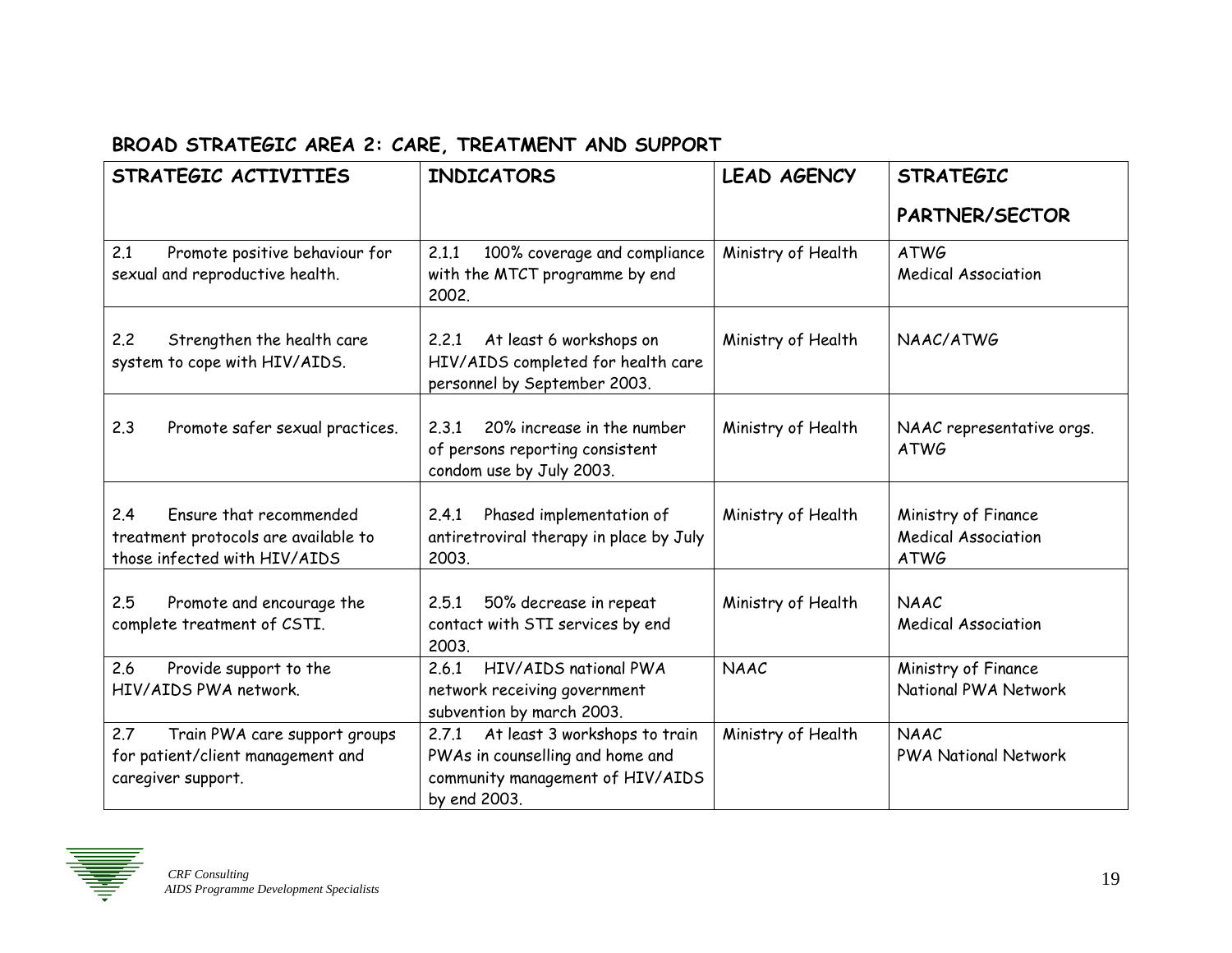| STRATEGIC ACTIVITIES                                                                             | <b>INDICATORS</b>                                                                                       | LEAD AGENCY        | <b>STRATEGIC</b>                                                      |
|--------------------------------------------------------------------------------------------------|---------------------------------------------------------------------------------------------------------|--------------------|-----------------------------------------------------------------------|
|                                                                                                  |                                                                                                         |                    | PARTNER/SECTOR                                                        |
| 2.8<br>Develop community health care<br>programme for those infected with<br>HIV/AIDS - hospice. | 2.8.1<br>At least two community based<br>approaches to health care for PWAs<br>functioning by end 2004. | Ministry of Health | <b>NAAC</b><br>Social Services<br>NGO.<br><b>PWA National Network</b> |
| 2.9<br>Reinstate-revamp the adolescent<br>health programme and clinic.                           | Adolescent health clinic<br>2.9.1<br>functional by end 2002.                                            | Ministry of Health | <b>NAAC</b><br>Ministry of Finance<br>Ministry of Youth Affairs       |
| 2.10<br>Establish support services for<br>families of PWAs (affected persons).                   | 2.10.1 Counselling services available<br>for those affected by end 2002.                                | Social Services    | <b>ATWG</b><br>NGO<br><b>PWA National Network</b>                     |

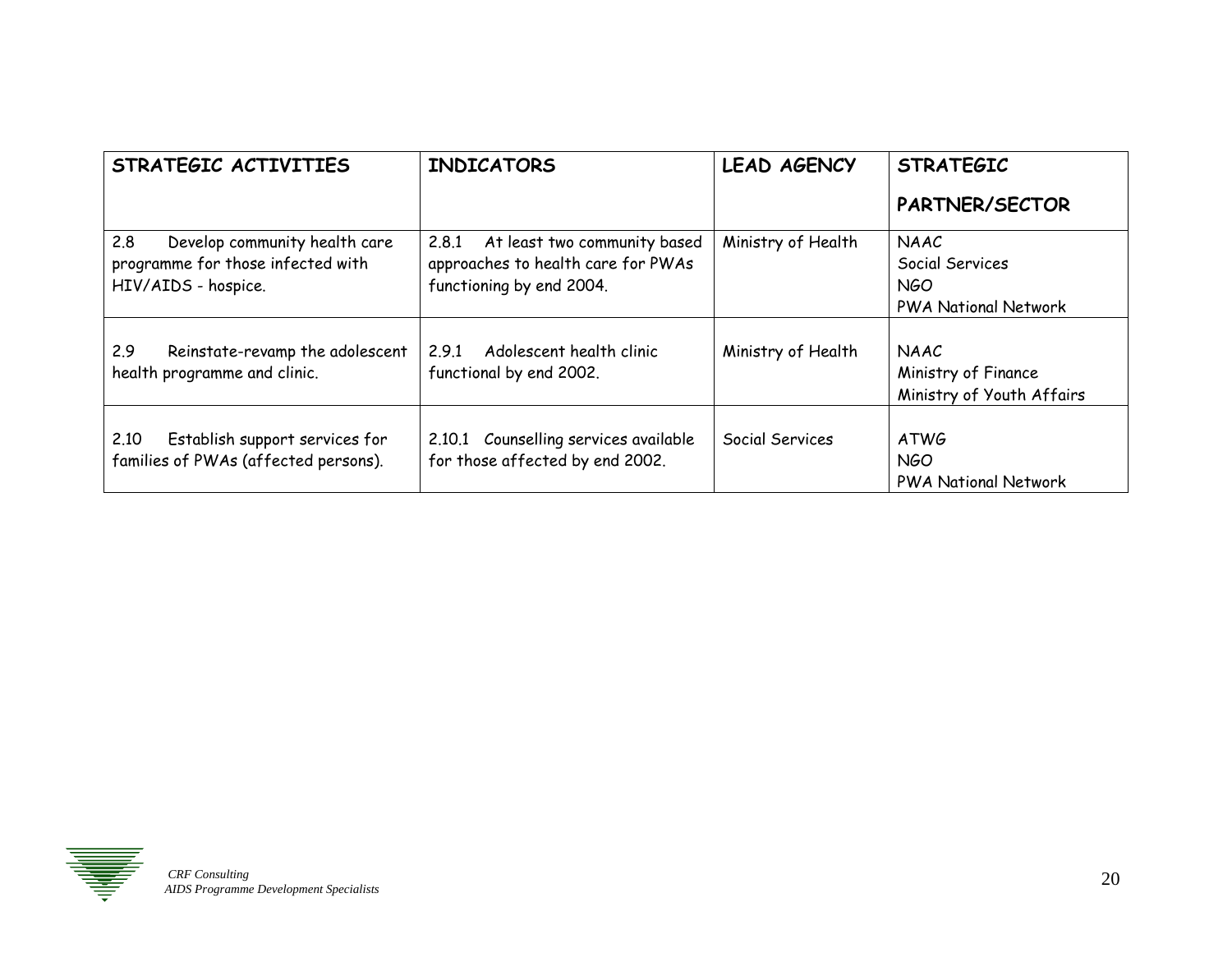## **BROAD STRATEGIC AREA 3: POLICY AND LEGISLATION**

| STRATEGIC ACTIVITIES                                                                                                                                                           | <b>INDICATORS</b>                                                                                                           | <b>LEAD AGENCY</b>                            | <b>STRATEGIC</b>                                                        |
|--------------------------------------------------------------------------------------------------------------------------------------------------------------------------------|-----------------------------------------------------------------------------------------------------------------------------|-----------------------------------------------|-------------------------------------------------------------------------|
|                                                                                                                                                                                |                                                                                                                             |                                               | PARTNER/SECTOR                                                          |
| 3.1<br>Revise the national health policy<br>to include HIV/AIDS                                                                                                                | HIV/AIDS included in<br>3.1.1<br>national health policy by end 2003.                                                        | <b>NAAC</b><br>Inter-Ministerial<br>Committee | Ministry of Health                                                      |
| Ensure inclusion of employers and<br>3.2<br>unions in national workplace policy<br>drafting and implementation.                                                                | 3.2.1<br>Tripartite<br>discussion/consultation completed<br>with draft plan of action by end<br>2003.                       | Ministry of Health                            | <b>NAAC</b><br><b>Trade Union Association</b><br>Employers' Association |
| 3.3<br>Review and enact legislation and<br>policy, which impacts on the national<br>AIDS situation e.g. discrimination,<br>employment, child rights, and domestic<br>violence. | Revised legislation in at least<br>3.3.1<br>3 areas of impact on the national<br>HIV/AIDS situation enacted by end<br>2004. | Ministry of Legal<br>Affairs                  | NAAC ATWG                                                               |
| Make HIV/AIDS a listed<br>3.4<br>condition for medical benefits.                                                                                                               | People with HIV/AIDS<br>3.4.1<br>receiving medical benefits by July<br>2003.                                                | Inter-ministerial<br>committee                | <b>NAAC</b><br><b>ATWG</b><br><b>Medical Association</b>                |
| 3.5<br>Encourage creative ways for<br>medical insurance protection for PWAs.                                                                                                   | Special medical insurance<br>3.5.1<br>products developed for PWAs by end<br>2005.                                           | Social Services                               | <b>NAAC</b><br>Insurance Companies/Assoc.                               |

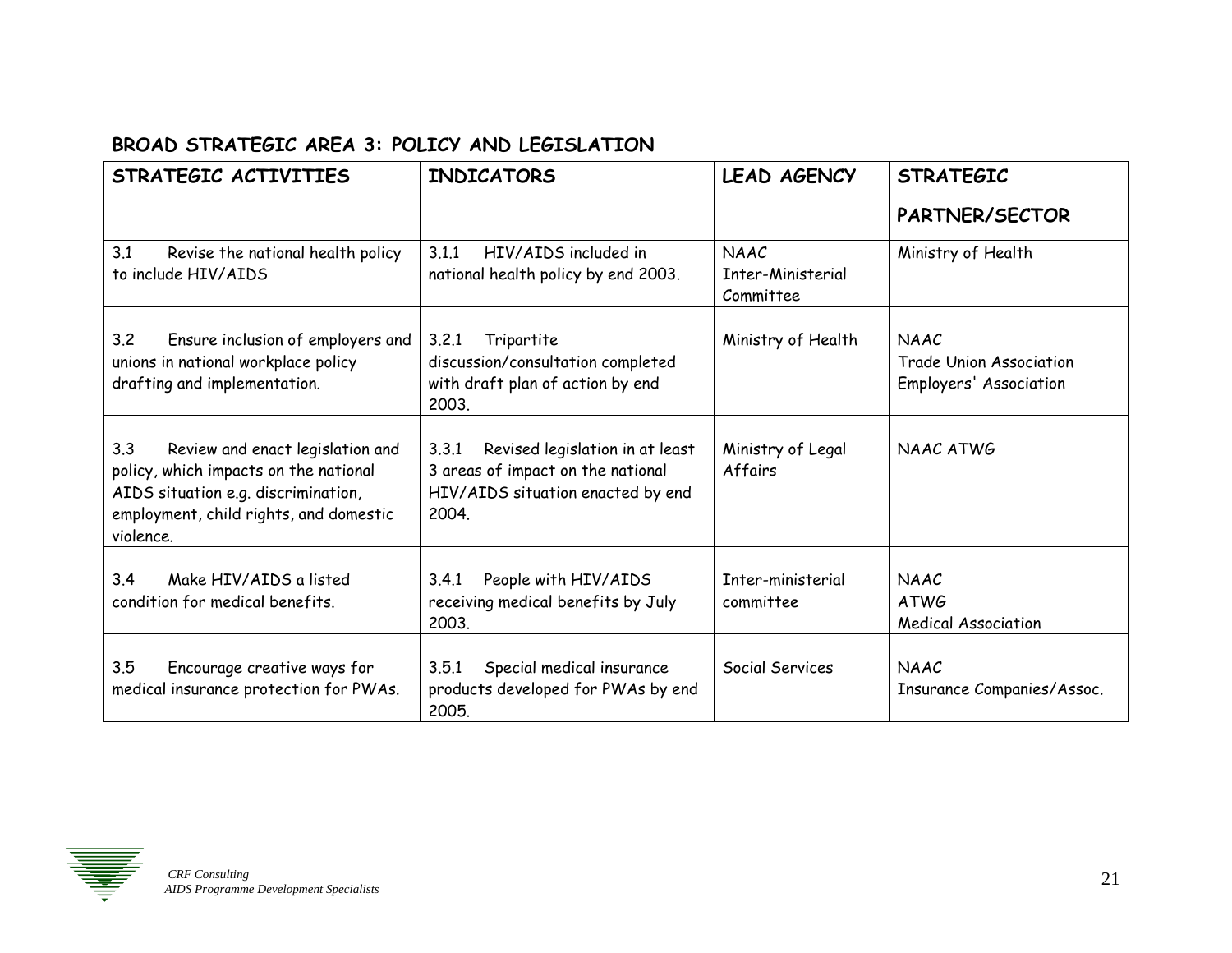## **BROAD STRATEGIC AREA 4: EMPLOYMENT AND SOCIAL MOBILISATION**

| STRATEGIC ACTIVITIES                                                                                                                                      | <b>INDICATORS</b>                                                                                                                 | <b>LEAD AGENCY</b>                                                         | <b>STRATEGIC</b>                                                                             |
|-----------------------------------------------------------------------------------------------------------------------------------------------------------|-----------------------------------------------------------------------------------------------------------------------------------|----------------------------------------------------------------------------|----------------------------------------------------------------------------------------------|
|                                                                                                                                                           |                                                                                                                                   |                                                                            | PARTNER/SECTOR                                                                               |
| Encourage youth and adult<br>4.1<br>forums on HIV/AIDS                                                                                                    | At least two national forums<br>4.1.1<br>on HIV/AIDS (youth and adult)<br>completed by end 2004.                                  | Ministry of Youth<br>Affairs<br>Ministry of Community<br>Development       | <b>NAAC</b>                                                                                  |
| Encourage cultural/social<br>4.2<br>sensitivity to people affected by<br>HIV/AIDS                                                                         | Advocacy programme to<br>4.2.1<br>support people living with HIV/AIDS<br>in place by end 2002.                                    | Ministry of Culture and<br>Sport.                                          | NAAC/ATWG                                                                                    |
| Develop and implement a demand<br>4.3<br>reduction programme for substance<br>abuse.                                                                      | 20% reduction in the number<br>4.3.1<br>of new cases of substance abuse by<br>end 2005.                                           | National Drug and<br>Alcohol Programme<br>Ministry of National<br>Security | Ministry of Education<br>Social Services<br>Youth and Sport                                  |
| 4.4<br>Develop and implement a<br>programme to reduce domestic violence.                                                                                  | 20% reduction in reported<br>4.4.1<br>incidents of domestic violence by end<br>2004.                                              | Ministry of Gender<br>Affairs                                              | Ministry of National Security<br>Ministry of Culture<br>Ministry of Community<br>Development |
| Increase collaboration/interface<br>4.5<br>between relevant agencies for labour,<br>immigration and national human resource<br>development policy reform. | Revised guidelines for work<br>4.5.1<br>permits and immigration in use by end<br>2003.                                            | Ministry of Labour<br>Ministry of National<br>Security                     |                                                                                              |
| Develop programmes to diversify<br>4.6<br>the economy and encourage self-<br>employment.                                                                  | 5 - 7% increase in number of<br>461<br>new types of businesses,<br>entrepreneurship and agriculture<br>based revenue by end 2005. | Ministry of Finance<br>Ministry of Agriculture                             | Business and commercial<br>sector<br>Ministry of Community<br>Development.                   |
| 4.7<br>Create a youth volunteer service<br>corps.                                                                                                         | Youth volunteer service corps<br>4.7.1<br>established and functional by 2004.                                                     | Ministry of National<br>Security.                                          | Ministry of Community<br>Development<br>Ministry of Youth and Sport                          |

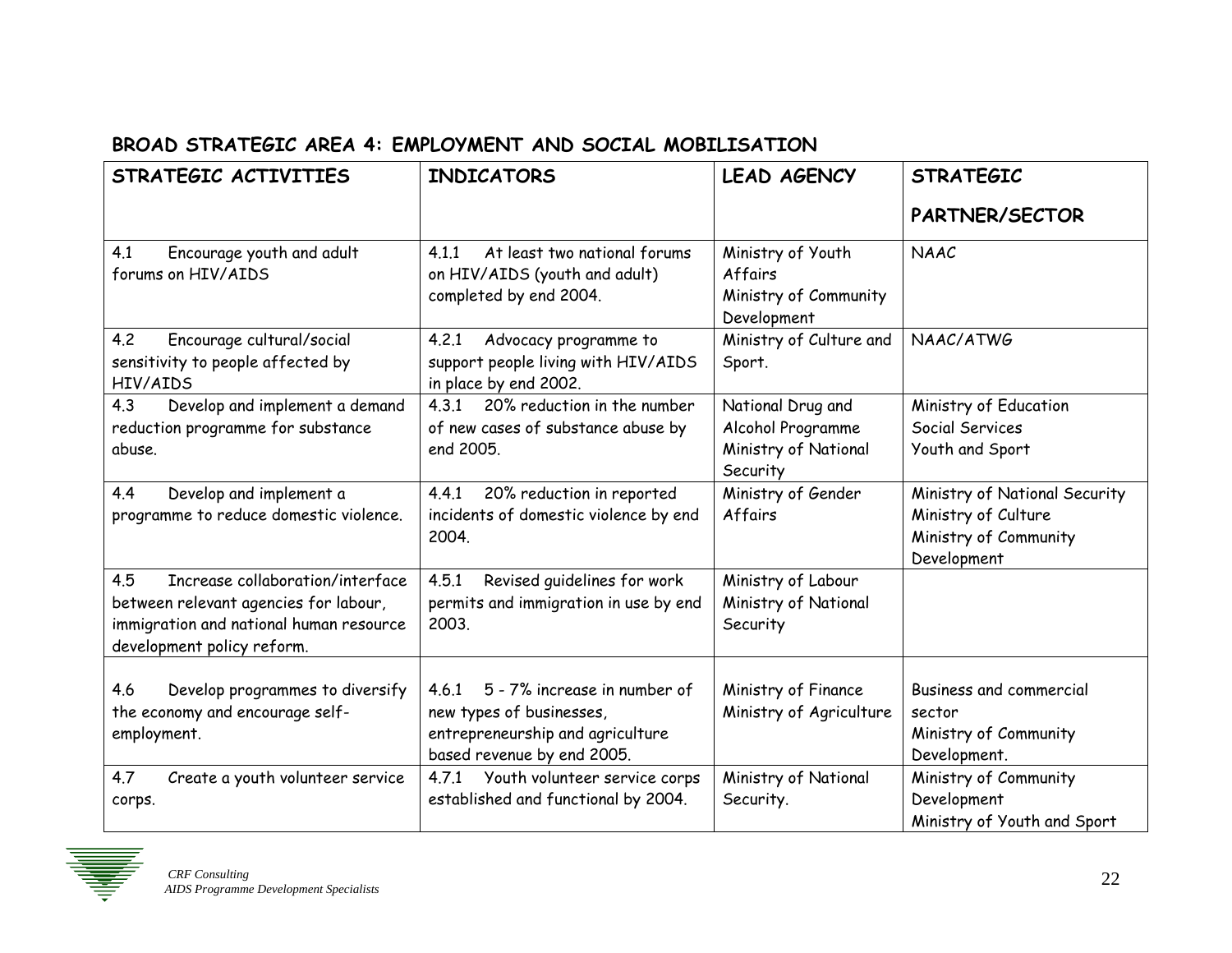## **BROAD STRATEGIC AREA 5: SURVEILLANCE AND EPIDEMIOLOGICAL RESEARCH**

| STRATEGIC ACTIVITIES                                                                            | <b>INDICATORS</b>                                                                                                                                                                                                                                                                                     | <b>LEAD AGENCY</b> | <b>STRATEGIC</b>                                       |
|-------------------------------------------------------------------------------------------------|-------------------------------------------------------------------------------------------------------------------------------------------------------------------------------------------------------------------------------------------------------------------------------------------------------|--------------------|--------------------------------------------------------|
|                                                                                                 |                                                                                                                                                                                                                                                                                                       |                    | PARTNER/SECTOR                                         |
| 5.1<br>Strengthen surveillance system<br>for STI/HIV/AIDS                                       | Surveillance data collected<br>5.1.1<br>from active as well as passive sources<br>by year-end 2003.                                                                                                                                                                                                   | Ministry of Health | <b>ATWG</b><br><b>Medical Association</b>              |
| 5.2<br>Strengthen laboratory system to<br>support improved surveillance                         | Quality assurance programme<br>5.2.1<br>for HIV/AIDS in place by year end<br>2002.                                                                                                                                                                                                                    | Ministry of Health | <b>ATWG</b>                                            |
| 5.3<br>Provide increased opportunity<br>for HIV/AIDS voluntary counselling and<br>testing (VCT) | Programme promoting<br>5.3.1<br>voluntary counselling and testing in<br>place by first quarter 2003.<br>50% increase in the number<br>532<br>of sites providing HIV/AIDS VCT by<br>end 2003.<br>25% increase in the number<br>533<br>of PWAs reporting pre- and post test<br>counselling by end 2003. | <b>NAAC</b>        | Ministry of Health<br>NGO community.                   |
| 5.4<br>Evaluate programme impact.                                                               | At least 3 studies on social<br>541<br>and behavioural impact of the<br>HIV/AIDS programme complete by<br>year end 2004.                                                                                                                                                                              | <b>NAAC</b>        | <b>ATWG</b><br><b>NGO</b><br><b>Business Community</b> |

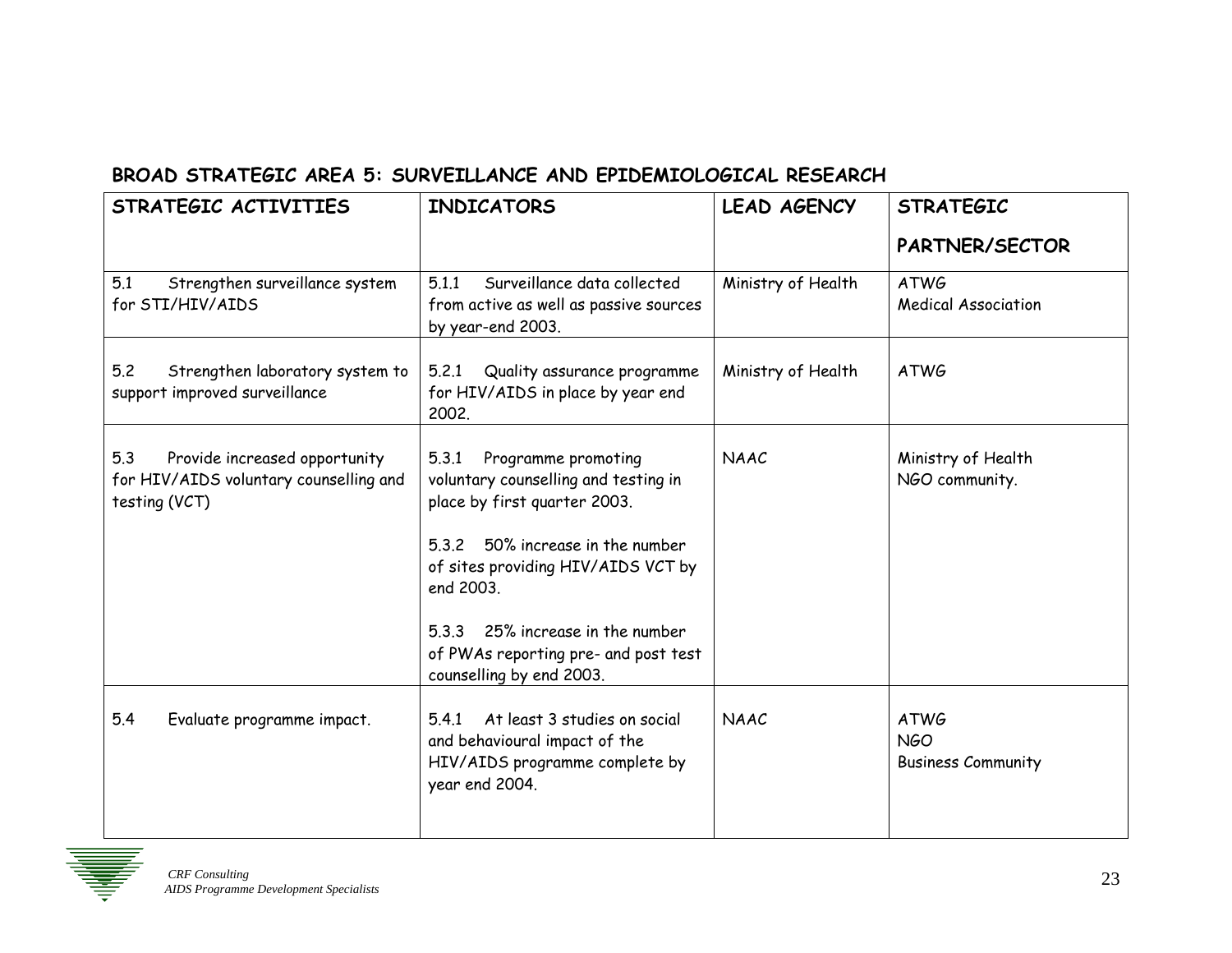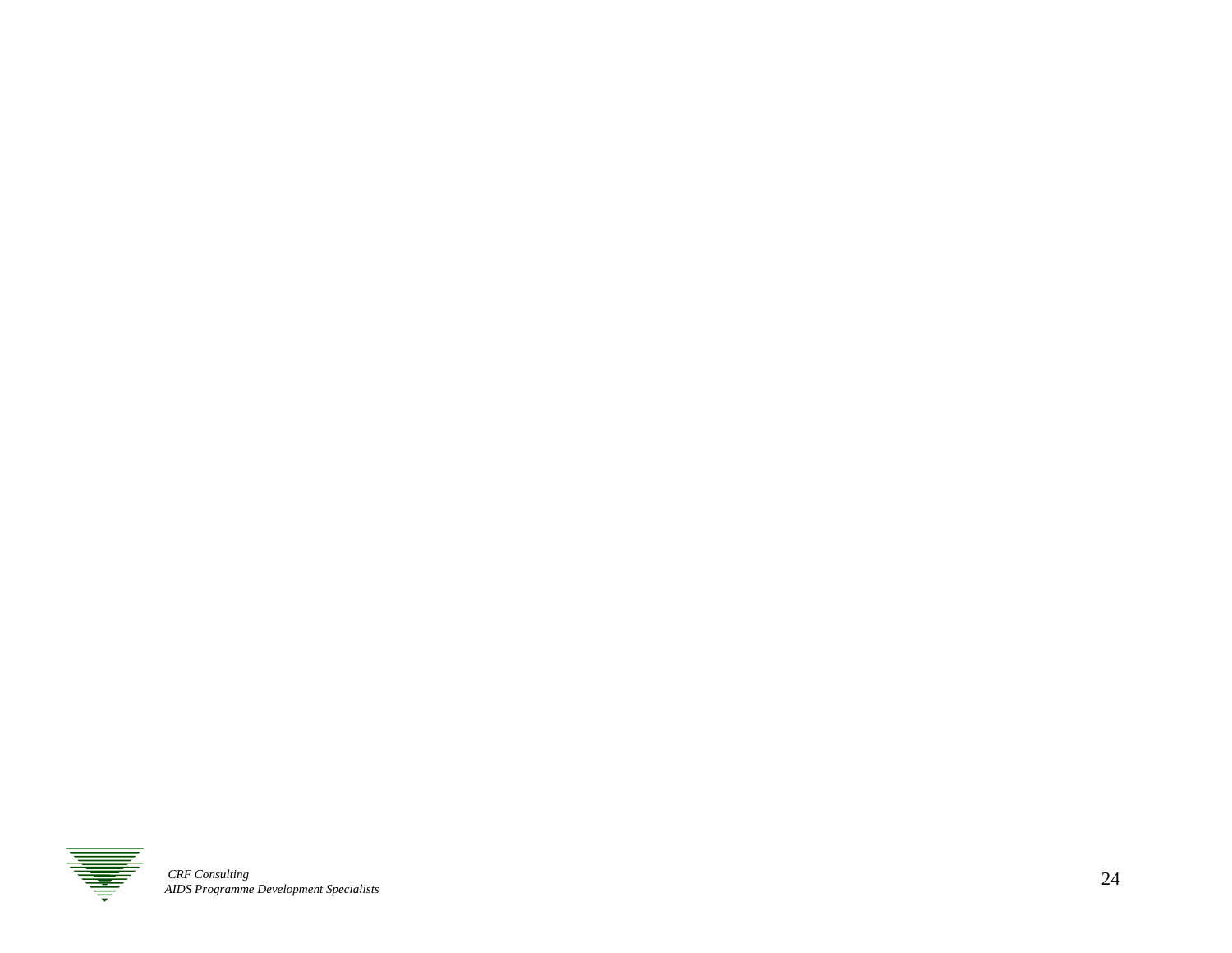## **BROAD STRATEGIC AREA 6: RESOURCE MOBILIZATION AND PROGRAMME MANAGEMENT**

| STRATEGIC ACTIVITIES                                                                               | <b>INDICATORS</b>                                                                                                                                                    | <b>LEAD AGENCY</b>                    | <b>STRATEGIC</b>                                                                |
|----------------------------------------------------------------------------------------------------|----------------------------------------------------------------------------------------------------------------------------------------------------------------------|---------------------------------------|---------------------------------------------------------------------------------|
|                                                                                                    |                                                                                                                                                                      |                                       | PARTNER/SECTOR                                                                  |
| 6.1<br>Adopt new organisational<br>structure for the national expanded<br>response to HIV/AIDS     | <b>Inter-ministerial Committee</b><br>6.1.1<br>for HIV/AIDS, National AIDS<br>Advisory Committee and the AIDS<br>Technical Working group functioning<br>by end 2002. | Government of<br>Antigua and Barbuda. | Regional technical assistance<br>agencies.                                      |
| 6.2<br>Ensure sector planning and<br>costing for the implementation of the<br>expanded response.   | 6.2.1 Sector plans completed by<br>September 2002.                                                                                                                   | NAAC/ATWG                             | Regional Technical Assistance<br>Agencies.<br>University of the West<br>Indies. |
| 6.3<br>Establish budget allocations for<br>HIV/AIDS.                                               | 6.3.1<br><b>Budget allocations effective</b><br>2002.                                                                                                                | Ministry of Finance                   |                                                                                 |
| Establish an AIDS Foundation to<br>6.4<br>support funding for an expanded<br>response to HIV/AIDS. | AIDS foundation registered<br>6.4.1<br>as a charity by end 2002.                                                                                                     | <b>Business Community.</b>            |                                                                                 |
| 6.5<br>Monitor and evaluate expanded<br>response to HIV/AIDS.                                      | Internal evaluation completed<br>6.5.1<br>by year end 2004.                                                                                                          | <b>NAAC</b>                           | Regional Technical Assistance<br>Agencies.                                      |
|                                                                                                    | Second Situation and<br>6.5.2<br>Response Analysis completed by year<br>end 2005.                                                                                    |                                       |                                                                                 |